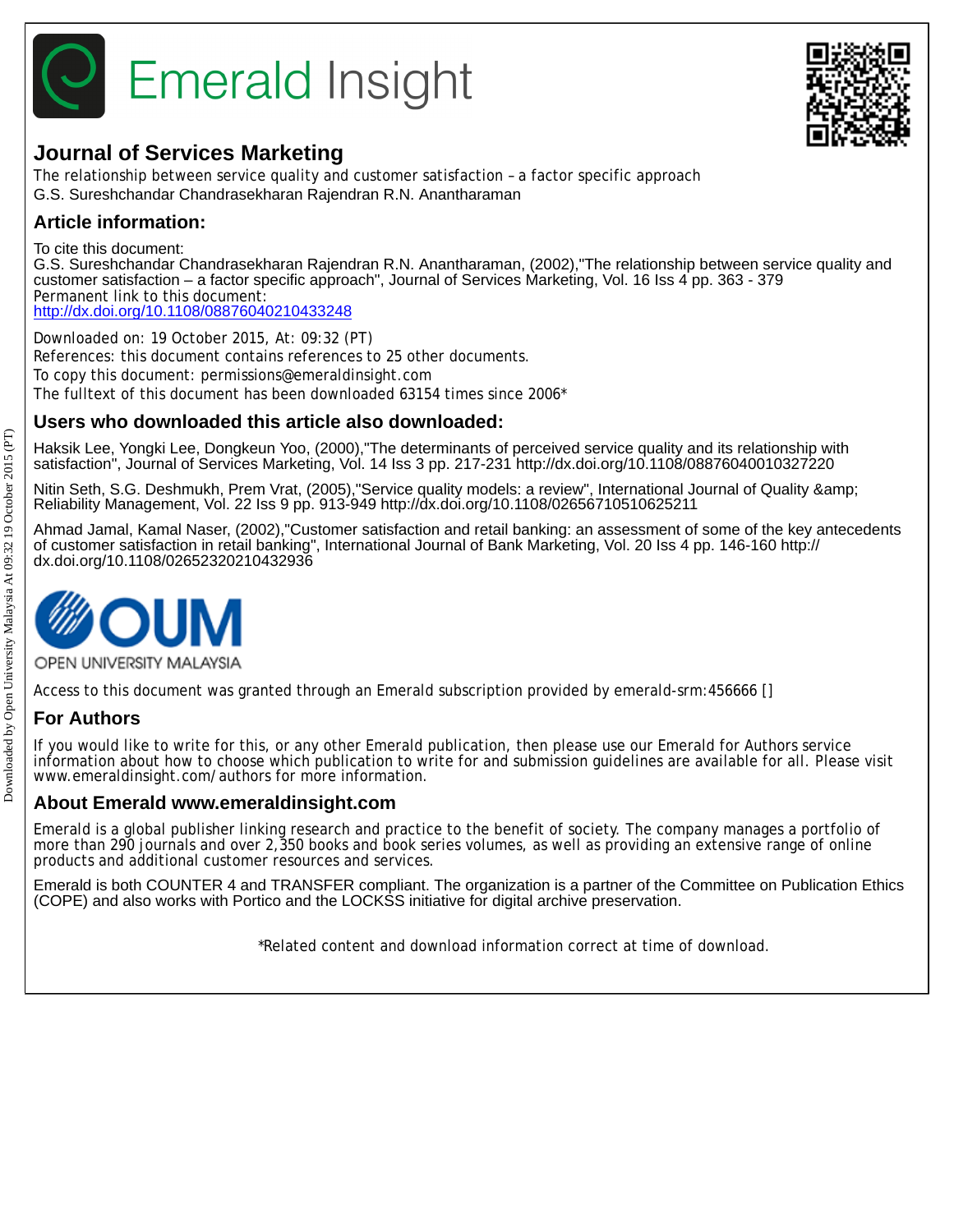An executive summary for managers and executive readers can be found at the end of this article

The crux of marketing

theory



# The relationship between service quality and customer satisfaction  $-$  a factor specific approach

#### G.S. Sureshchandar

Industrial Engineering and Management Division, Department of Humanities and Social Sciences, Indian Institute of Technology Madras, Chennai, Tamil Nadu, India

#### Chandrasekharan Rajendran

Professor of Operations Management, Industrial Engineering and Management Division, Department of Humanities and Social Sciences, Indian Institute of Technology Madras, Chennai, Tamil Nadu, India

#### R.N. Anantharaman

Professor of Industrial Psychology, Industrial Engineering and Management Division, Department of Humanities and Social Sciences, Indian Institute of Technology Madras, Chennai, Tamil Nadu, India

**Keywords** Service quality, Customer satisfaction, Measurement

Abstract The relationship between service quality and customer satisfaction has received considerable academic attention in the past few years. But the nature of the exact relationship between service quality and customer satisfaction (especially in the way the two constructs have been operationalized) is still shrouded with uncertainty. Many researchers have operationalized customer satisfaction by using a single item scale and many others have used multiple item scales. The present study adopts a different approach and views customer satisfaction as a multi dimensional construct just as service quality, but argues that customer satisfaction should be operationalized along the same factors (and the corresponding items) on which service quality is operationalized. Based on this approach, the link between service quality and customer satisfaction has been investigated. The results have indicated that the two constructs are indeed independent but are closely related, implying that an increase in one is likely to lead to an increase in another.

#### 1. Introduction

Service quality and customer satisfaction are inarguably the two core concepts that are at the crux of the marketing theory and practice (Spreng) and Mackoy, 1996). In today's world of intense competition, the key to sustainable competitive advantage lies in delivering high quality service that will in turn result in satisfied customers (Shemwell et al., 1998). The prominence of these two concepts is further manifested by the cornucopia of theoretical and empirical studies on the topic that have emanated over the past few years. Therefore, there is not even an iota of doubt concerning the importance of service quality and customer satisfaction as the ultimate goals of service providers.

Perceived service quality is one of the highly debated and researched topics in marketing theory, the *prima facie* evidence for which is exhibited by the considerable academic attention that it has got from researchers across the world (for a detailed discussion see Buttle, 1996; Asubonteng et al., 1996).

The research register for this journal is available at http://www.emeraldinsight.com/researchregisters The current issue and full text archive of this journal is available at http://www.emeraldinsight.com/0887-6045.htm

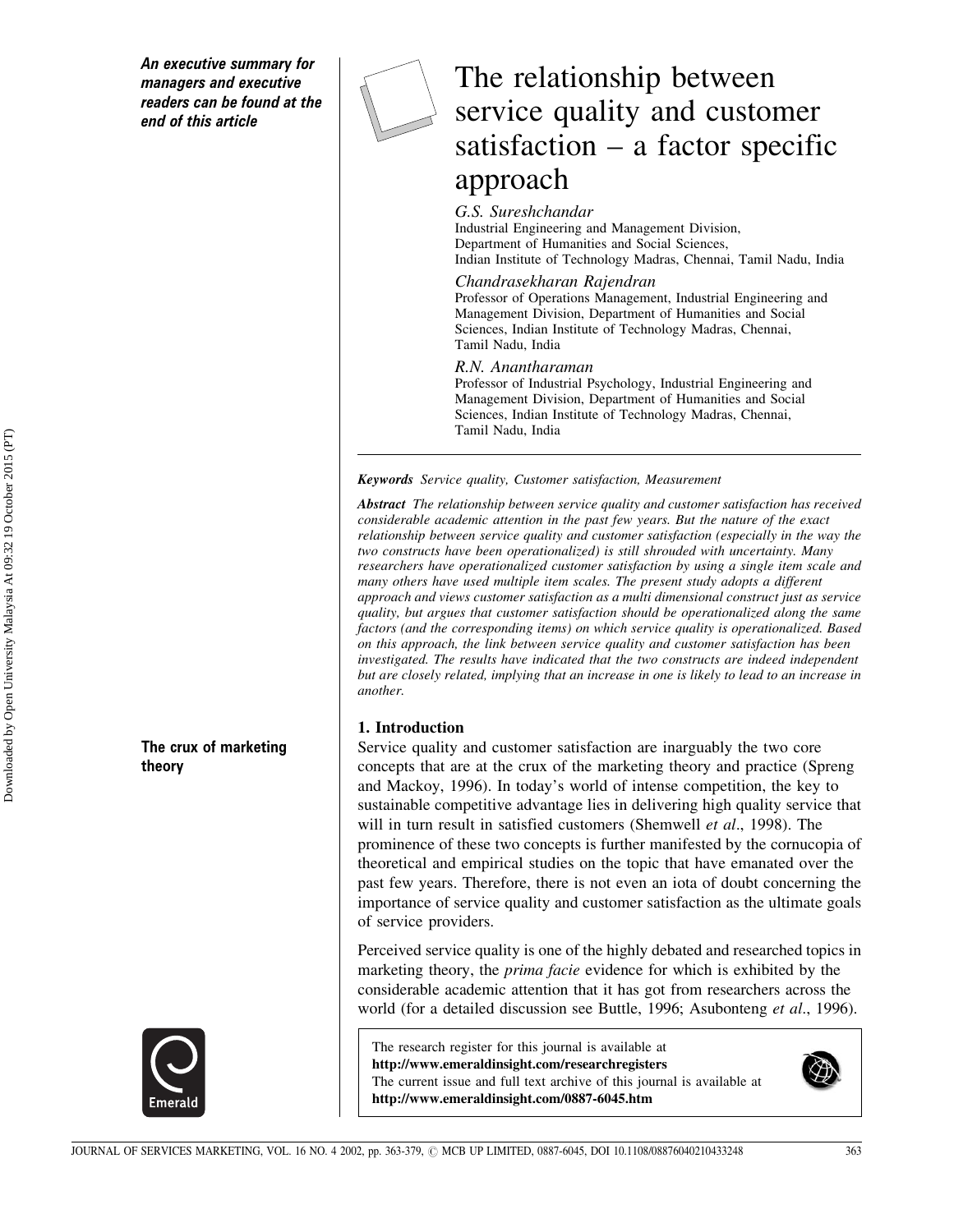Similarly, the need for striving for customer satisfaction lies in its ability to result in economic success. Customer satisfaction is considered a prerequisite for customer retention and loyalty, and obviously helps in realizing economic goals like profitability, market share, return on investment, etc. (Scheuing, 1995; Reichheld, 1996; Hackl and Westlund,  $2000$ ).

Service quality has been described as a form of attitude  $-$  a long-run overall evaluation, and the two constructs (service quality and attitude) are viewed as similar (Parasuraman et al., 1988; Zeithaml, 1988; Bitner et al., 1990; Bolton and Drew, 1991a, b; Cronin and Taylor, 1992; Bitner and Hubert, 1994). Allport (1935) defined attitude as "a learned predisposition to respond to an object in a consistently favourable or unfavourable way". As perceived service quality portrays a general, overall appraisal of service, i.e. a global value judgement on the superiority of the overall service, it is viewed as similar to attitude. Perceptions of service quality could occur at multiple levels in an organization  $-$  e.g. with the core service, physical environment, interaction with the service providers, etc. (Bitner and Hubert, 1994). On the other hand, the customer's overall satisfaction with the services of the organization is based on (or a function of) all the encounters/ experiences of the customers with that organization. Similar to service quality, customer satisfaction can occur at multiple levels in an organization, e.g. satisfaction with the contact person, satisfaction with the core service and satisfaction with the organization as a whole.

**Closelv related constructs** A basic agreement emanating from the wide range of literature on service quality and customer satisfaction is that service quality and customer satisfaction are conceptually distinct but closely related constructs (Parasuraman et al., 1994; Dabholkar, 1995; Shemwell et al., 1998). An attempt is being made in the current study to further accentuate the abovepronounced premise. The effort adopts a different approach (from the earlier works on service quality and customer satisfaction) to operationalize customer satisfaction. In order to investigate the link between service quality and customer satisfaction, operating elements of service quality and customer satisfaction are required. The subsequent sections briefly deal with the various factors of customer-perceived service quality and customer satisfaction that are used as the basis in the present study for examining the relationship between service quality and customer satisfaction.

#### 2. Determinants of customer-perceived service quality

The research literature on service quality has identified numerous models by different researchers across the world. However, the SERVQUAL instrument (Parasuraman et al., 1988), a 22-item scale that measures service quality along five factors, namely reliability, responsiveness, assurance, empathy and tangibles, forms the foundation on which all other works have been built. Interestingly, the conceptualization, dimensionality, operationalization, measurement and applications of SERVOUAL have been subjected to some severe criticisms as well (see Buttle, 1996). In spite of such reprehension on the efficacy of SERVQUAL across different service settings, there is a general agreement that the 22 items are reasonably good predictors of service quality in its wholeness. But a careful scrutiny of the 22 items imply that the items at large deal with the element of human interaction/intervention in the service delivery and the rest on the tangible facets of service (such as the effect of atmospherics, design and décor elements, appearance of equipment, employee appearance, etc.). Therefore the SERVQUAL instrument seems to have overlooked some other important factors of service quality, namely the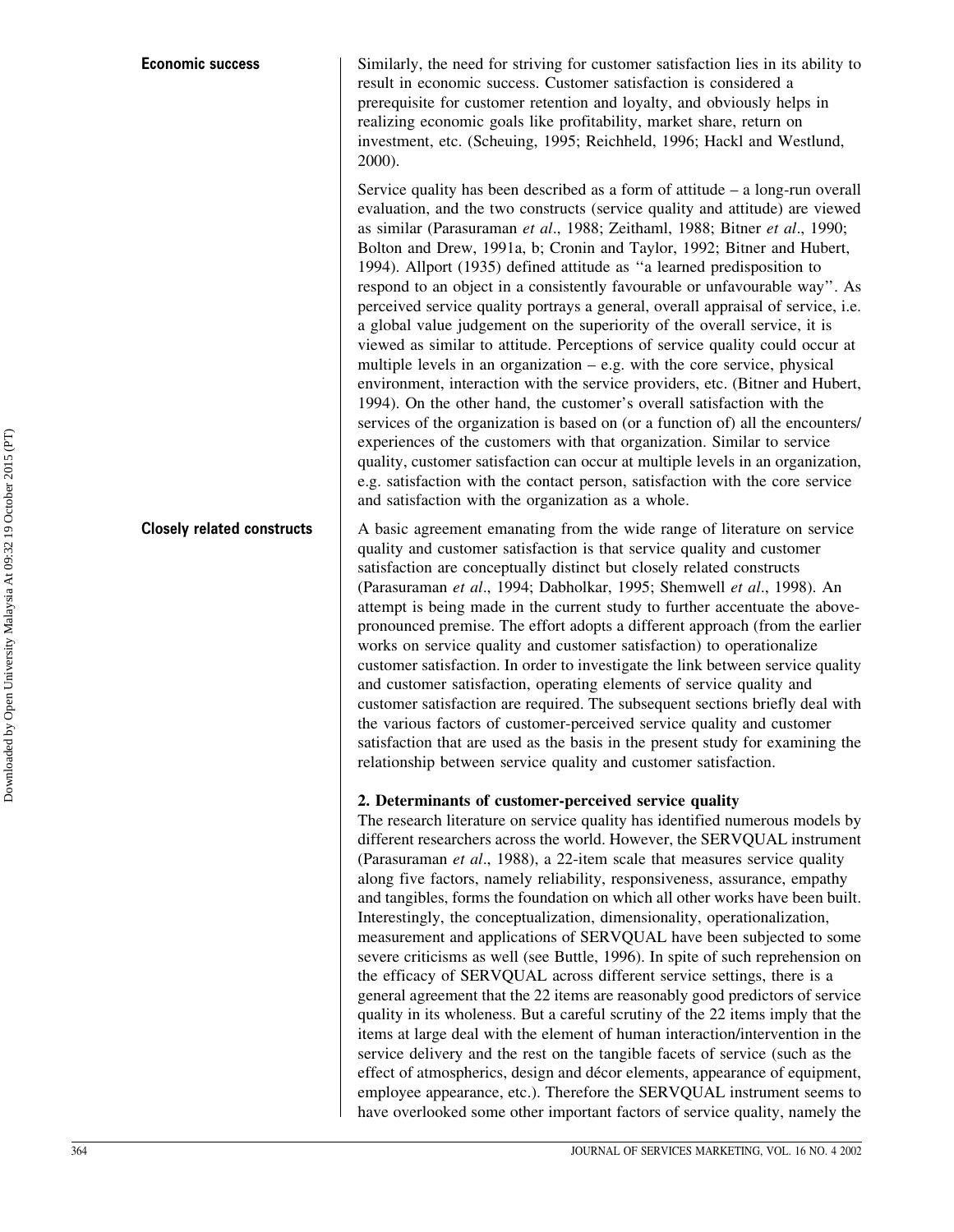## Five critical aspects of service quality

**Empirically validated** factors

service product or the core service, systematization/standardization of service delivery (the non-human element), and the social responsibility of the service organization.

In an effort to conceptualize service quality (by taking in to account all the aspects of customer perceived service quality, including those already addressed in the existing instruments and those that are left out in the empirical service quality literature), Sureshchandar et al. (2001) identified five factors of service quality as critical from the customers' point of view. These factors are:

- (1) core service or service product;
- (2) human element of service delivery;
- (3) systematization of service delivery: non-human element;
- $(4)$  tangibles of service servicescapes;
- (5) social responsibility.

Table I summarizes the different factors of service quality. In another research work Sureshchandar (2000) empirically validated the proposed service quality factors by developing a survey instrument consisting of 41 items. A seven-point Likert scale, with 1 denoting very poor and 7 denoting very good, has been used to measure the levels of service quality with respect to the 41 items. Data have been collected from 277 customers belonging to 43 banks in India. The different operating elements of service quality with respect to the five factors are presented in the Appendix [1]. The

| Sl. |                                                               |                                                                                                                                                                                                                                                                                                                                                                                                             |
|-----|---------------------------------------------------------------|-------------------------------------------------------------------------------------------------------------------------------------------------------------------------------------------------------------------------------------------------------------------------------------------------------------------------------------------------------------------------------------------------------------|
| no. | Critical factors                                              | Explanation of the critical factors                                                                                                                                                                                                                                                                                                                                                                         |
| 1   | Core service or service<br>product                            | The core service portrays the "content" of a service.<br>It portrays the "what" of a service, i.e. the service<br>product is whatever features that are offered in a<br>service                                                                                                                                                                                                                             |
| 2   | Human element of<br>service delivery                          | This factor refers to all aspects (reliability,<br>responsiveness, assurance, empathy, moments of truth,<br>critical incident and recovery) that will fall under the<br>domain of the human element in the service delivery                                                                                                                                                                                 |
| 3   | Systematization of<br>service delivery: non-<br>human element | The processes, procedures, systems and technology<br>that would make a service a seamless one. Customers<br>would always like and expect the service delivery<br>processes to be perfectly standardized, streamlined,<br>and simplified so that they could receive the service<br>without any hassles, hiccups or undesired/inordinate<br>questioning by the service providers                              |
| 4   | Tangibles of service –<br>servicescapes                       | The tangible facets of the service facility (equipment,<br>machinery, signage, employee appearance, etc.) or the<br>man-made physical environment, popularly known as<br>the "servicescapes"                                                                                                                                                                                                                |
| 5   | Social responsibility                                         | Social responsibility helps an organization to lead as a<br>corporate citizen in encouraging ethical behaviour in<br>everything it does. These subtle, but nevertheless<br>forceful, elements send strong signals towards<br>improving the organization's image and goodwill and<br>consequently influence the customers' overall<br>evaluation of service quality and their loyalty to the<br>organization |

Table I. The critical factors of customer-perceived service quality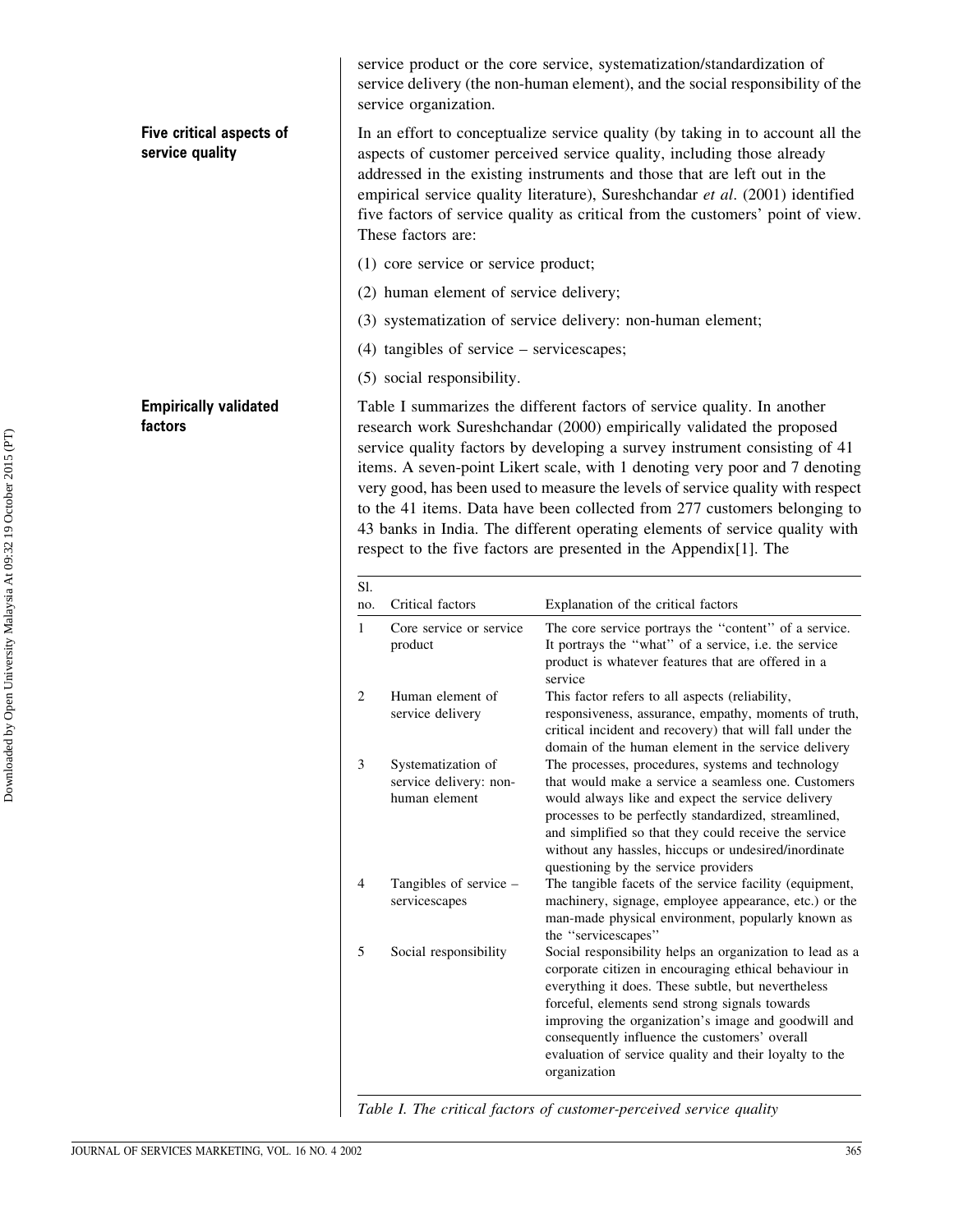standardization of the instrument has been carried out by tests of unidimensionality, reliability, convergent validity, discriminant validity and criterion-related validities using a confirmatory factor analysis (CFA) approach. The service quality factors thus arrived at form the basis for the analysis reported in the present study.

## 3. Determinants of customer satisfaction

Although there is a general conformity on the distinctiveness of service quality and customer satisfaction from a conceptual point of view, the operationalization of customer satisfaction is somewhat hazy. For instance, Cronin and Taylor (1992) defined and measured customer satisfaction as a one-item scale that asks for the customers' overall feeling towards an organization. By using a single item scale to measure customer satisfaction, Cronin and Taylor's approach fails to do justice to the richness of the construct, as it has failed to acknowledge that, like service quality, customer satisfaction is also likely to be multidimensional in nature. Bitner and Hubert (1994) used four items to measure the customers' overall satisfaction with the service provider. The authors introduced the concept of encounter satisfaction, and devised a nine-item scale to measure the same (i.e. the customers' satisfaction with a discrete service encounter).

Other works have emphasized the multi-faceted nature of customer satisfaction and have used multiple item scales to measure customer satisfaction (Westbrook and Oliver, 1981; Crosby and Stephens, 1987; Suprenant and Solomon, 1987; Oliver and Swan, 1989; Oliva et al., 1992). In a recent effort, Shemwell et al. (1998) used a five-item scale to model customer satisfaction. Price et al. (1995) measured service satisfaction by using a six-item scale, while studying the structural model of the relationships among the service provider performance, affective response and service satisfaction. From the growing body of literature on customer satisfaction, one can easily observe that there has been some research works on specific encounters, known as transaction-specific/encounter-specific customer satisfaction. Researchers have also acknowledged the multi dimensional nature of customer satisfaction and have come out with global measures (capturing the satisfaction at multiple levels in the organization), that view overall satisfaction as a function of satisfaction with multiple experiences or encounters with the service providers.

The present study takes a slightly different approach and views customer satisfaction as a multi-dimensional construct, but the underlying factors/ items of customer satisfaction are the same as the ones by which service quality is measured. In other words, the current work argues that customer satisfaction should be operationalized along the same dimensions that constitute service quality and by the same items that span the different dimensions.

Such an approach was also pronounced by Bitner and Hubert (1994) who argued that although the SERVOUAL items of Parasuraman et al. (1988), when measured at the level of the firm's services, appear to be good predictors of service quality, it is also possible that the 22 items of SERVOUAL, when measured as a function of multiple experiences with the firm, may be good predictors of overall service satisfaction.

By this factor/item specific approach, it is posited that a more meaningful comparison/relationships of the service quality and customer satisfaction constructs can be made. Therefore, it is postulated that customer satisfaction also comprises of the following five factors:

**Customer satisfaction is** multi-faceted

Five factors of customer satisfaction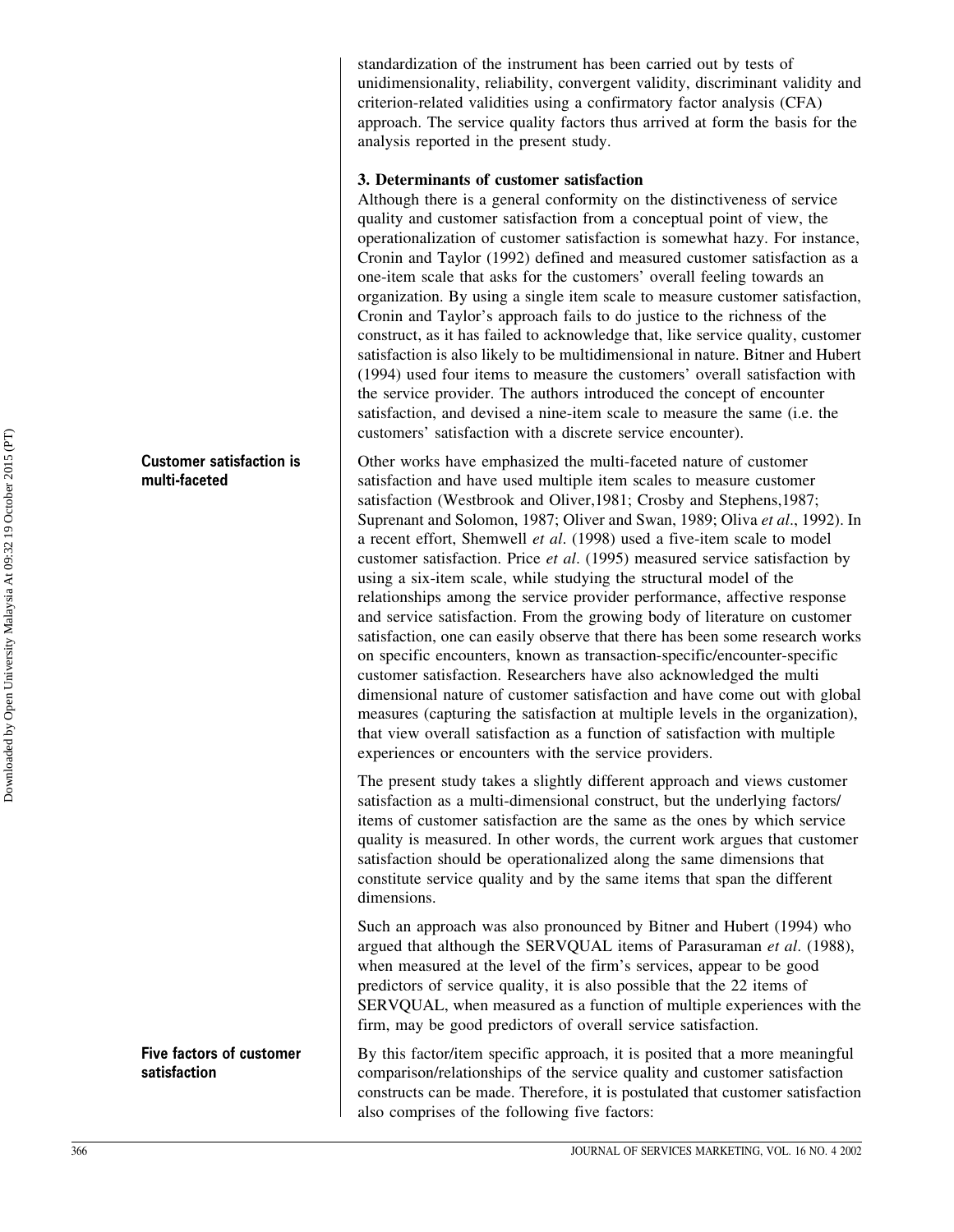- (1) core service or service product;
- (2) human element of service delivery;
- (3) systematization of service delivery: non-human element:
- $(4)$  tangibles of service servicescapes;
- (5) social responsibility.

In order to measure customer satisfaction the same 41 operating elements of service quality have been used. The respondents have been asked to give their responses regarding their level of satisfaction on a seven-point scale (ranging from  $-3$  (indicating very high dissatisfaction) to  $+3$  (indicating very high satisfaction)) for all the items. Data have been collected from the same customers (i.e. 277 customers) who responded to the survey on service quality.

## 4. The link between service quality and customer satisfaction Methodology

As explained briefly in the preceding sections the data collected from customers of different banks in India have been used for analyzing the link between service quality and customer satisfaction. The sampling procedure used for the study was stratified random sampling. The stratification has been done based on the type of bank (e.g. public sector, private sector, and foreign bank). From each group of bank, about 150 customers were randomly selected. Data were collected using the "personal-contact" approach, i.e. the respondents were approached personally and explained in detail about the survey (including its purpose, the meaning of the items and what is expected of the respondents). Questionnaires were distributed to the customers and they were asked to give their perception of the level of service quality delivered by the banks on a seven-point Likert scale (ranging from 1 (indicating very poor) to 7 (indicating very good). The customers were also asked to indicate their level of satisfaction with the banks on a seven-point Likert scale (ranging from  $-3$  (indicating very high dissatisfaction) to  $+3$  (indicating very high satisfaction) with respect to all the 41 items. The respondents were asked to contact the researchers whenever they encountered any difficulty in responding to the questionnaire. A total of 452 customers from 51 different banks have been approached, from whom 277 correctly completed questionnaires from 43 banks have been obtained, thereby yielding a response rate of about 60 percent. Table II shows the number of banks in each sector and the corresponding number of respondents (customers) who have participated in the study. The high response rate is due to the personal-contact approach used followed by periodic follow-ups over telephone and personal visits.

While studying the relationships between service quality and customer satisfaction, the following two questions have to be answered.

(1) Are service quality and customer satisfaction two distinct constructs?

(2) If so, are they correlated or not?

|                             | Category of banks |         |         |       |  |  |  |
|-----------------------------|-------------------|---------|---------|-------|--|--|--|
|                             | Public            | Private |         |       |  |  |  |
| Number of banks/respondents | sector            | sector  | Foreign | Total |  |  |  |
| Number of banks             | 15                | 14      | 14      | 43    |  |  |  |
| Number of respondents       | 98                | 86      | 93      | 277   |  |  |  |

Table II. Distribution of respondents (customers) among the three groups of banks

#### Seven-point scale

**Questions raised**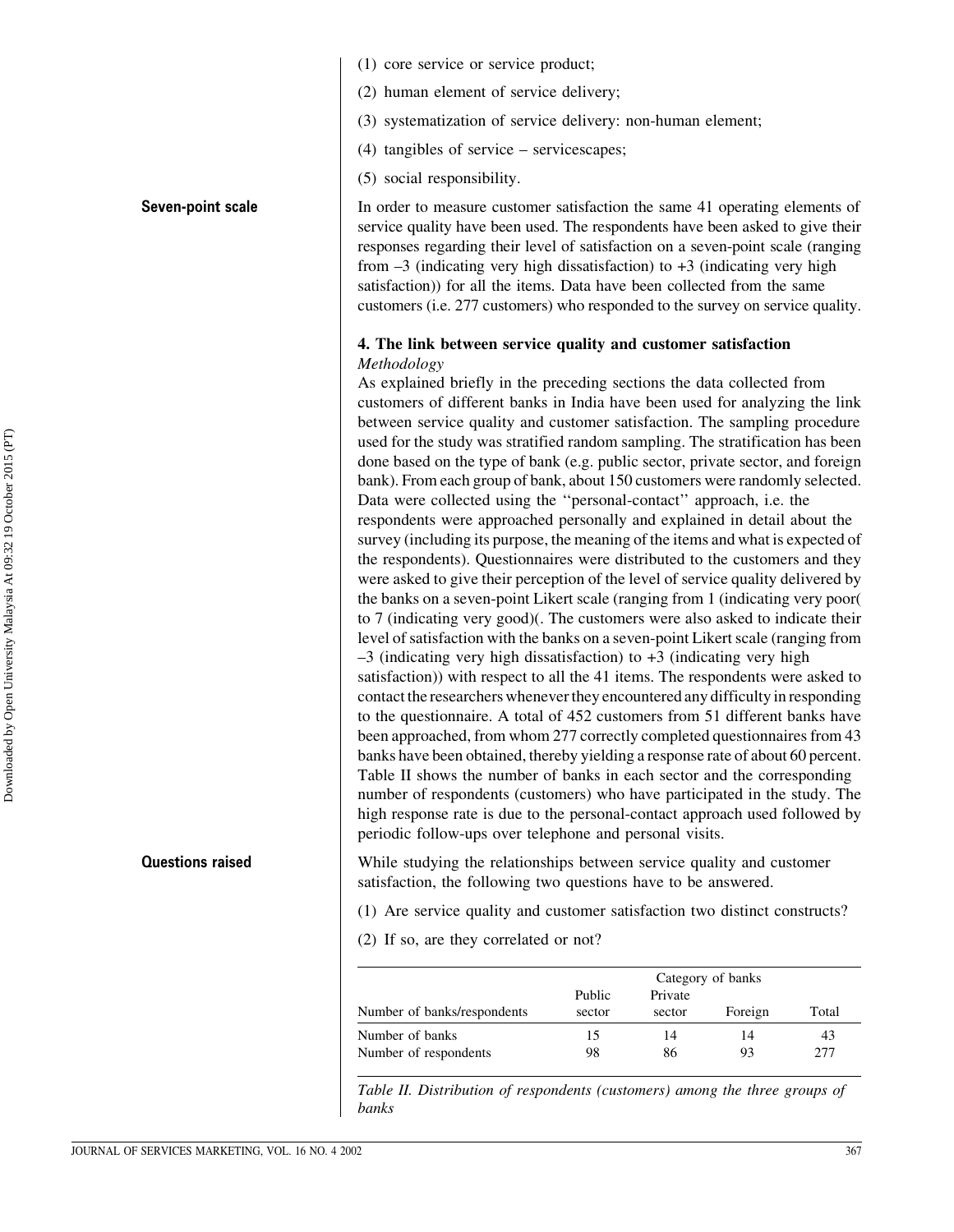#### **Hypotheses generated**

To test for the distinctiveness of the two constructs the following hypotheses have been formulated.

First set of hypotheses

- There is no significant difference between service quality and  $H1.1.$ customer satisfaction with respect to core service.
- There is no significant difference between service quality and  $H1.2.$ customer satisfaction with respect to the human element of service delivery.
- There is no significant difference between service quality and  $H1.3.$ customer satisfaction with respect to the systematization of service delivery.
- H1.4. There is no significant difference between service quality and customer satisfaction with respect to tangibles of service.
- H1.5. There is no significant difference between service quality and customer satisfaction with respect to social responsibility.

In order to test for the strength of the relationship between service quality and customer satisfaction the following hypotheses have been formulated.

Second set of hypotheses

- H2.1. There is no significant correlation between service quality and customer satisfaction with respect to core service.
- H2.2. There is no significant correlation between service quality and customer satisfaction with respect to the human element of service delivery.
- There is no significant correlation between service quality and  $H2.3$ customer satisfaction with respect to the systematization of service delivery.
- H2.4. There is no significant correlation between service quality and customer satisfaction with respect to tangibles of service.
- $H2.5.$ There is no significant correlation between service quality and customer satisfaction with respect to social responsibility.

#### 5. Results and discussion

In order to test the first set of hypotheses  $(H1.1$  to  $H1.5)$ , a paired "t" test has been carried out to check for differences between service quality and customer satisfaction with respect to the five factors. The results are summarized in Table III. The results indicate that service quality and customer satisfaction vary significantly with respect to all the five factors. This underscores that fact that service quality and customer satisfaction are two different constructs and are indeed distinguishable from the customers' point of view.

In order to test the second set of hypotheses  $(H2.1$  to  $H2.5)$ , correlations between service quality and customer satisfaction with respect to the five factors have been computed. The results are tabulated in Table IV. All the above correlations are statistically significant at the 0.01 level. Moreover the correlations are also reasonably high, thereby demonstrating high relationships between service quality and customer satisfaction.

The difference between service quality and satisfaction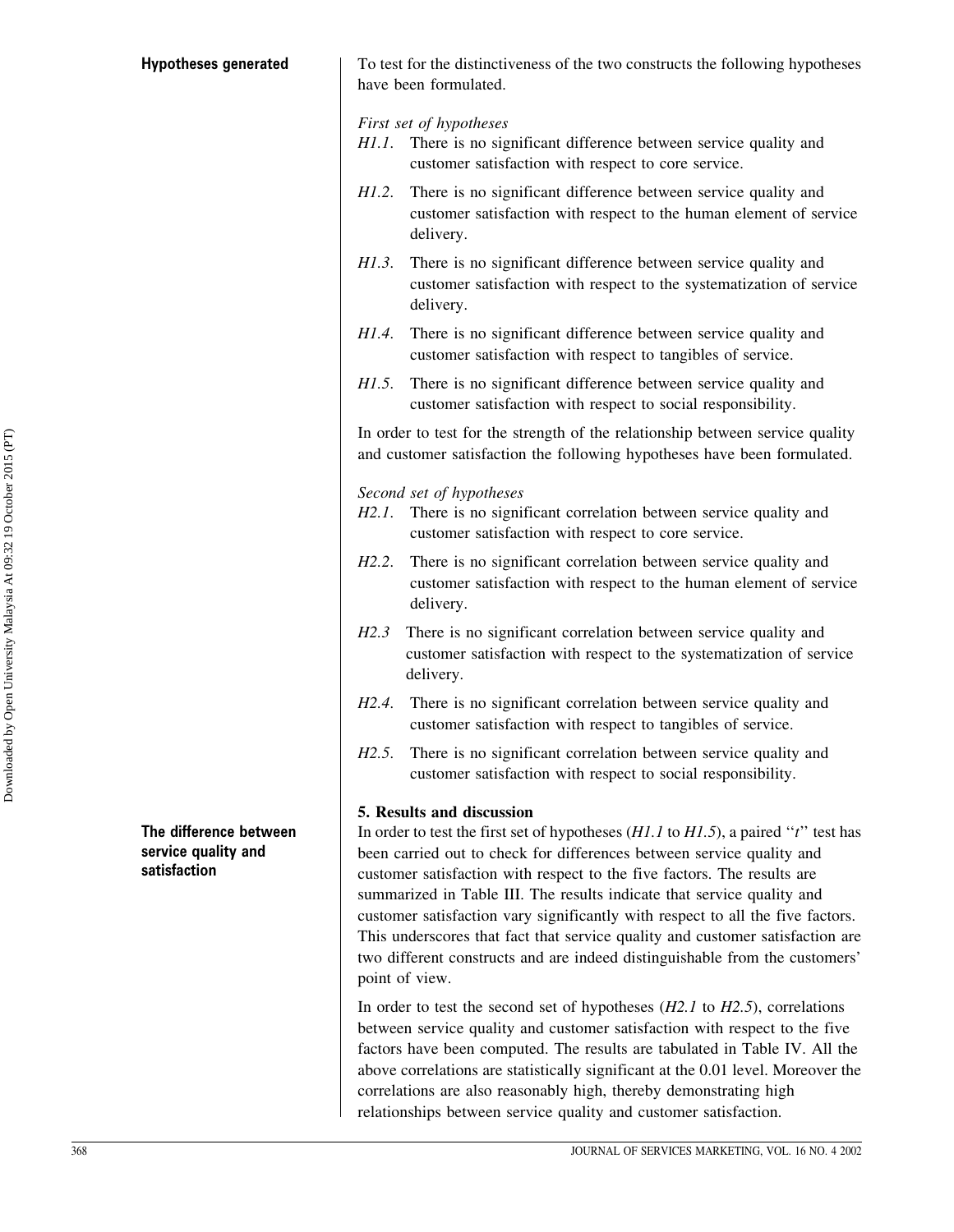|     |                                                            | Paired differences |           |               |  |  |  |  |  |
|-----|------------------------------------------------------------|--------------------|-----------|---------------|--|--|--|--|--|
| Sl. |                                                            |                    | Standard  |               |  |  |  |  |  |
| no. | Factors                                                    | Mean               | deviation | " $t$ " value |  |  |  |  |  |
|     | Core service or service product                            | 19.44              | 5.02      | $64.52*$      |  |  |  |  |  |
| 2   | Human element of service delivery                          | 70.02              | 10.33     | 112.80*       |  |  |  |  |  |
| 3   | Systematization of service delivery: non-human             |                    |           |               |  |  |  |  |  |
|     | element                                                    | 24.44              | 4.99      | 81.59*        |  |  |  |  |  |
| 4   | Tangibles of service – servicescapes                       | 23.21              | 5.47      | $70.60*$      |  |  |  |  |  |
|     | Social responsibility                                      | 28.18              | 10.53     | $45.36*$      |  |  |  |  |  |
|     | <b>Note:</b> * Statistically significant at the 0.01 level |                    |           |               |  |  |  |  |  |

Table III. Results of paired "t" tests to check for the difference in means between service quality and customer satisfaction

| no. | Factors                                                | Correlation |
|-----|--------------------------------------------------------|-------------|
|     | Core service or service product                        | $0.626*$    |
|     | Human element of service delivery                      | $0.831*$    |
|     | Systematization of service delivery: non-human element | $0.734*$    |
| 4   | Tangibles of service - servicescapes                   | $0.697*$    |
|     | Social responsibility                                  | $0.534*$    |

#### Table IV. Correlation between service quality and customer satisfaction

In order to further illustrate the relationship between service quality and satisfaction a cross-tabulation procedure has been employed. The service quality data (originally in seven-point scale) have been collapsed into a three-point ordinal scale (low, medium and high). Similarly, customer satisfaction data (originally on a seven-point scale) have also been collapsed into a three-point ordinal scale (low, medium and high). The results of the cross-tabulation procedure are summarized in Tables V-IX. The entry in each cell indicates the number of respondents corresponding to that particular cell and the values in brackets are the corresponding percentages (of the total respondents).

The results of cross-tabulation provide valuable information on the degree of complete agreement, i.e. the percentage of respondents whose perception of service quality and satisfaction levels are either 1 and 1 (low and low), 2 and 2 (medium and medium) or 3 and 3 (high and high), and complete disagreement, i.e. service quality and satisfaction levels are 1 and 3 (lowhigh) or vice-versa. The degree of complete agreement and complete disagreement for the five factors are shown in Table X. The percentage of complete agreement and complete disagreement between service quality and

|                 | Customer satisfaction |                 |                  |        |                  |        |                  |                 |
|-----------------|-----------------------|-----------------|------------------|--------|------------------|--------|------------------|-----------------|
|                 | Low                   |                 | Medium           |        | High             |        | Total            |                 |
| Service quality | n                     | $\mathscr{G}_o$ | $\boldsymbol{n}$ | $(\%)$ | $\boldsymbol{n}$ | $(\%)$ | $\boldsymbol{n}$ | $\mathscr{G}_o$ |
| Low             | 9                     | 3.2             |                  | 0.7    |                  | NIL    | 11               | 4.0             |
| Medium          | 46                    | 16.6            | 106              | 38.3   | 52               | 18.8   | 204              | 73.6            |
| High            |                       | NIL             | 20               | 7.2    | 42               | 15.2   | 62               | 22.4            |
| Total           | 55                    | 19.9            | 128              | 46.2   | 94               | 33.9   | 2.77             | 100             |

Table V. Cross-tabulation results between service quality and customer satisfaction with respect to core service

**Three-point ordinal scales**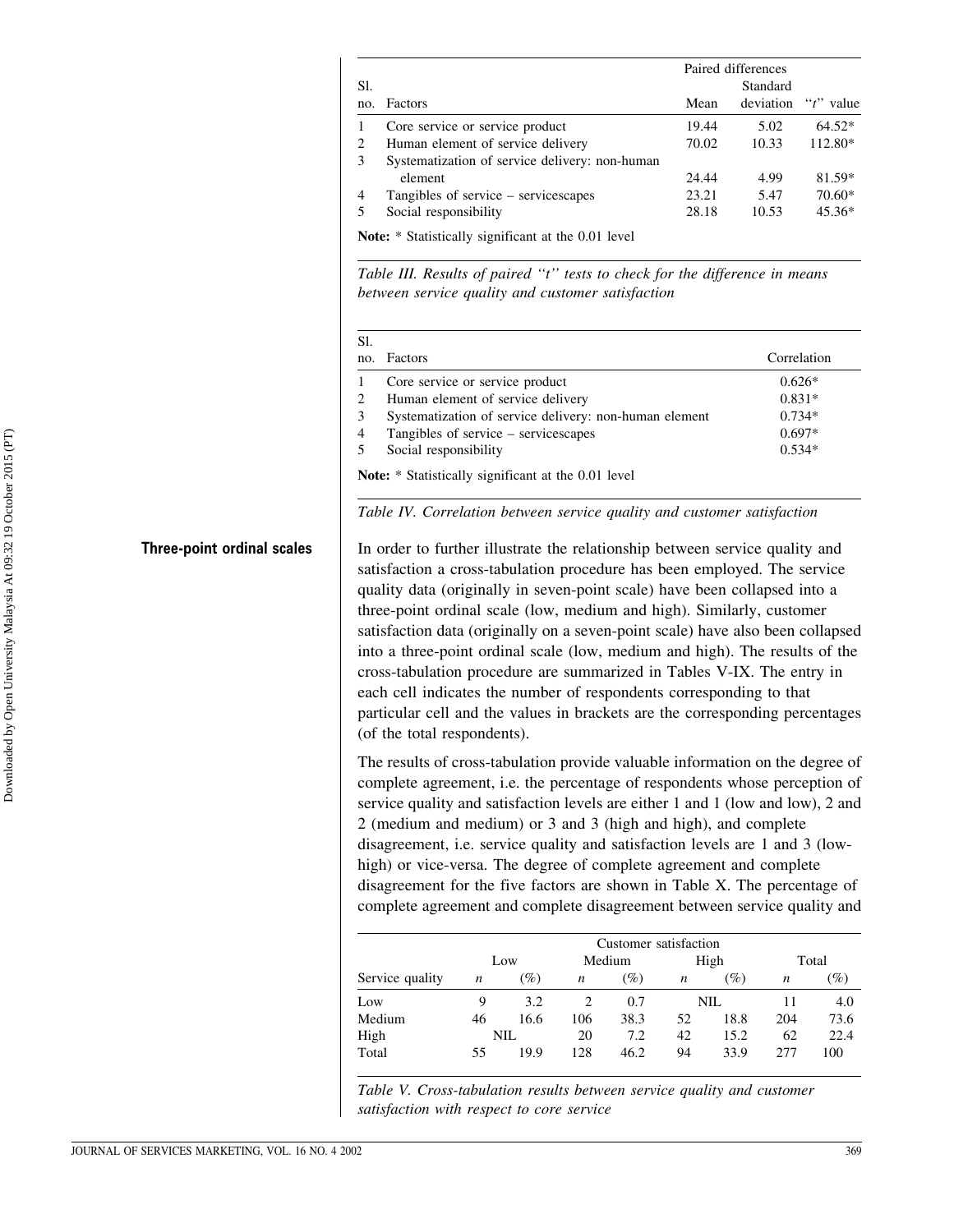|                 |                  |        |     |        | Customer satisfaction |      |                  |                 |
|-----------------|------------------|--------|-----|--------|-----------------------|------|------------------|-----------------|
|                 |                  | Low    |     | Medium | High                  |      | Total            |                 |
| Service quality | $\boldsymbol{n}$ | $(\%)$ | n   | (%)    | $\boldsymbol{n}$      | (%)  | $\boldsymbol{n}$ | $\mathscr{G}_o$ |
| Low             | 12               | 4.3    |     | 1.8    |                       | NIL  | 17               | 6.1             |
| Medium          | 24               | 8.6    | 132 | 47.7   | 12                    | 4.3  | 168              | 60.6            |
| High            |                  | NIL    | 30  | 10.8   | 62                    | 22.4 | 92               | 33.2            |
| Column total    | 36               | 13.0   | 167 | 60.3   | 74                    | 26.7 | 277              | 100             |

Table VI. Cross-tabulation results between service quality and customer satisfaction with respect to the human element of service delivery

|                 |     |      |                  | Customer satisfaction |                  |      |       |        |
|-----------------|-----|------|------------------|-----------------------|------------------|------|-------|--------|
|                 | Low |      | Medium           |                       | High             |      | Total |        |
| Service quality | n   | (%)  | $\boldsymbol{n}$ | (%)                   | $\boldsymbol{n}$ | (%)  | n     | $(\%)$ |
| Low             | 11  | 4.0  | 2                | 0.7                   | NIL              |      | 13    | 4.7    |
| Medium          | 45  | 16.2 | 165              | 59.6                  | 9                | 3.2  | 219   | 79.1   |
| High            |     | NIL  | 11               | 4.0                   | 34               | 12.3 | 45    | 16.3   |
| Total           | 56  | 20.2 | 178              | 64.3                  | 43               | 15.5 | 2.77  | 100    |

Table VII. Cross-tabulation results between service quality and customer satisfaction with respect to the systematization of service delivery

| Customer satisfaction |    |        |                  |      |      |      |       |                 |
|-----------------------|----|--------|------------------|------|------|------|-------|-----------------|
|                       |    | Low    | Medium           |      | High |      | Total |                 |
| Service quality       | n  | $(\%)$ | $\boldsymbol{n}$ | (%)  | n    | (%)  | n     | $\mathscr{G}_o$ |
| Low                   | 9  | 3.2    | 22               | 7.9  |      | NIL  | 31    | 11.2            |
| Medium                | 30 | 10.8   | 120              | 43.3 | 11   | 4.0  | 161   | 58.1            |
| High                  | 3  | 1.1    | 23               | 8.3  | 59   | 21.3 | 85    | 30.7            |
| Total                 | 42 | 15.5   | 165              | 59.6 | 70   | 25.3 | 277   | 100             |

Table VIII. Cross-tabulation results between service quality and customer satisfaction with respect to tangibles of service

|                 |                  |        |                  | Customer satisfaction |                  |        |                  |        |
|-----------------|------------------|--------|------------------|-----------------------|------------------|--------|------------------|--------|
|                 | Low              |        | Medium           |                       | High             |        | Total            |        |
| Service quality | $\boldsymbol{n}$ | $(\%)$ | $\boldsymbol{n}$ | $(\%)$                | $\boldsymbol{n}$ | $(\%)$ | $\boldsymbol{n}$ | $(\%)$ |
| Low             | 6                | 2.2    |                  | 1.8                   |                  | NIL.   | 11               | 4.0    |
| Medium          | 53               | 19.1   | 121              | 43.7                  | 33               | 11.9   | 207              | 74.7   |
| High            |                  | NIL    | 5                | 1.8                   | 54               | 19.5   | 59               | 21.3   |
| Total           | 59               | 213    | 131              | 47.3                  | 87               | 31.4   | 277              | 100    |

Table IX. Cross-tabulation results between service quality and customer satisfaction with respect to social responsibility

| SI.<br>no. | Factors                              | Complete agreement<br>$(\%)$ | Complete<br>disagreement<br>$(\%)$ |
|------------|--------------------------------------|------------------------------|------------------------------------|
|            | Human element of service delivery    | $4.3 + 47.7 + 22.4 = 74.4$   | NIL.                               |
|            | Tangibles of service – servicescapes | $3.2 + 43.3 + 21.3 = 67.8$   | 3                                  |
|            | Core service or service product      | $3.2 + 38.3 + 15.2 = 56.7$   | NIL.                               |
| 4          | Systematization of service delivery: |                              |                                    |
|            | non-human element                    | $4 + 59.6 + 12.3 = 75.9$     | NIL.                               |
|            | Social responsibility                | $2.2 + 43.7 + 19.5 = 65.4$   | NIL.                               |

Table X. Degree of complete agreement and complete disagreement between service quality and customer satisfaction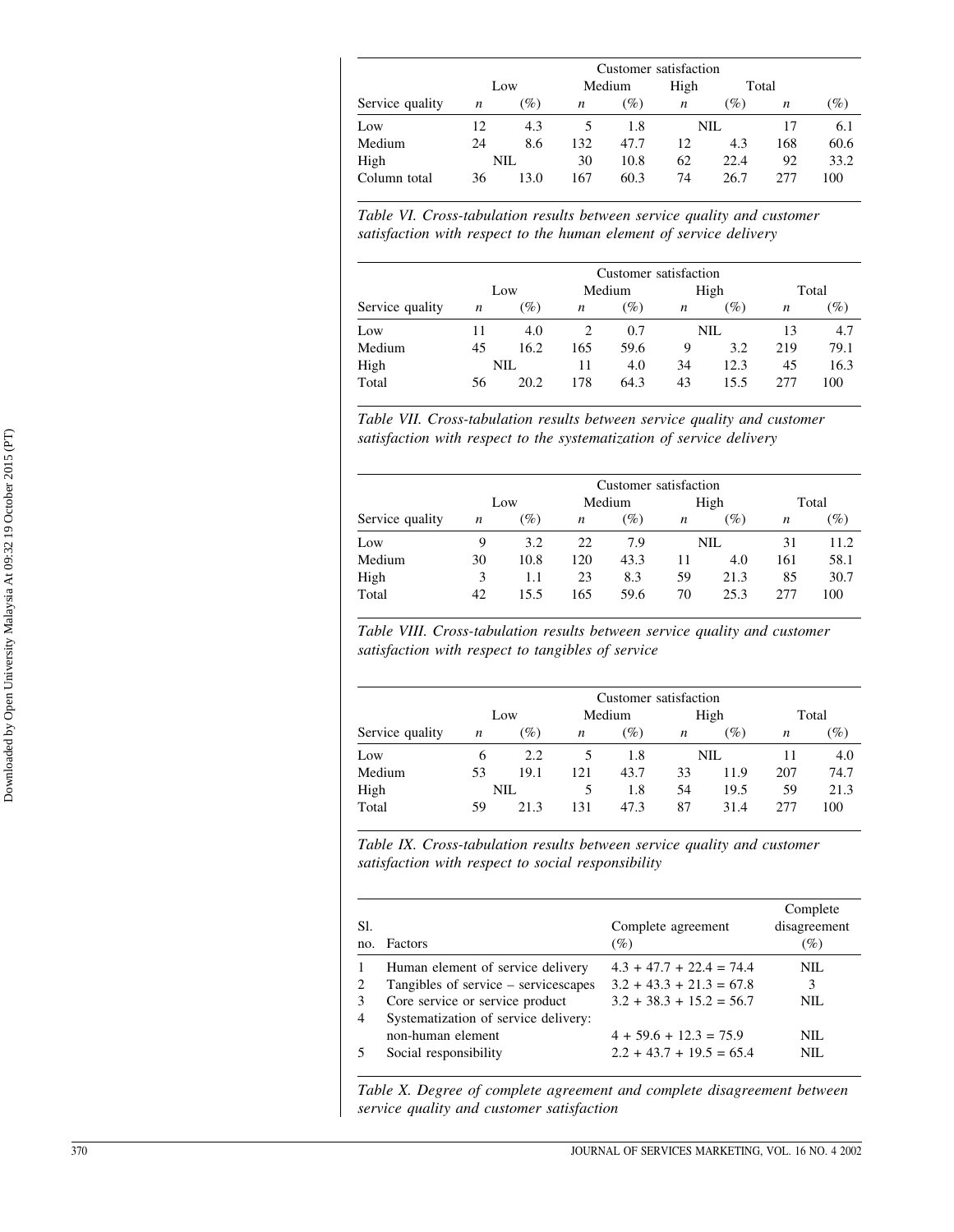customer satisfaction with respect to the five factors have also been shown by means of pie charts (Figures 1 to 5). In these figures, the label "others" refers to all other combinations except complete agreement and complete disagreement.

It can be seen from Table X that the values for complete agreement between service quality and customer satisfaction range from 56.7 percent to 75.9 percent for the five factors. The value for complete disagreement is zero for four of the five factors and just 3 percent for the other factor (tangibles of service).

These results have indicated that people whose perception of service quality is poor have poor satisfaction levels, people whose perception of service quality is medium have medium satisfaction levels, and those who have ranked the service quality as high are highly satisfied with the services of the







Figure 2. Cross-tabulation results between service quality and customer satisfaction with respect to human element of service delivery

#### Values of agreement and disagreement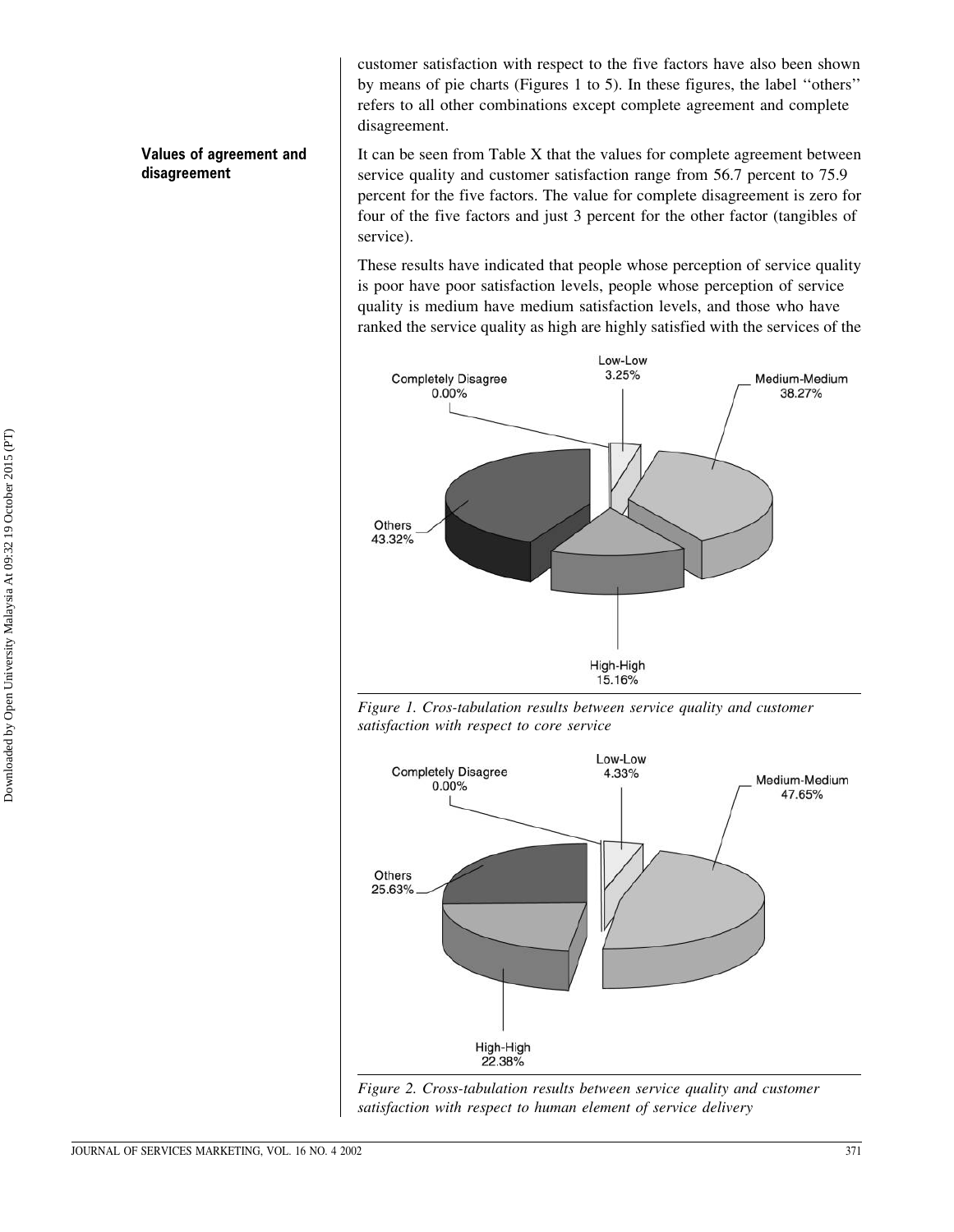

Figure 3. Cross-tabulation results between service quality and customer satisfaction with respect to systematization of service delivery



Figure 4. Cross-tabulation results between service quality and customer satisfaction with respect to tangibles of service

organization. Therefore, there exists a great dependency between service quality and customer satisfaction, and an increase in one is likely to lead to an increase in another.

The investigation of the relationship between service quality and customer satisfaction has showed that although there is a strong correlation between service quality and customer satisfaction, the two constructs are indeed different which means that it becomes imperative for the service providers to view the two constructs separately. Previous research has shown that while customer satisfaction reflects the customer's feelings about multiple encounters and experiences with the service organization, service quality may be tempered by perceptions of value or by the experiences of others that may not be as good. Service quality is more abstract than customer satisfaction and is likely to be influenced by variables such as advertising. other forms of communication and the experience of others (Bitner and Hubert, 1994).

Therefore, quality-improvement initiatives by the management should not just focus on improving customer satisfaction but also target on improving

Service quality is more abstract

## **Management initiatives**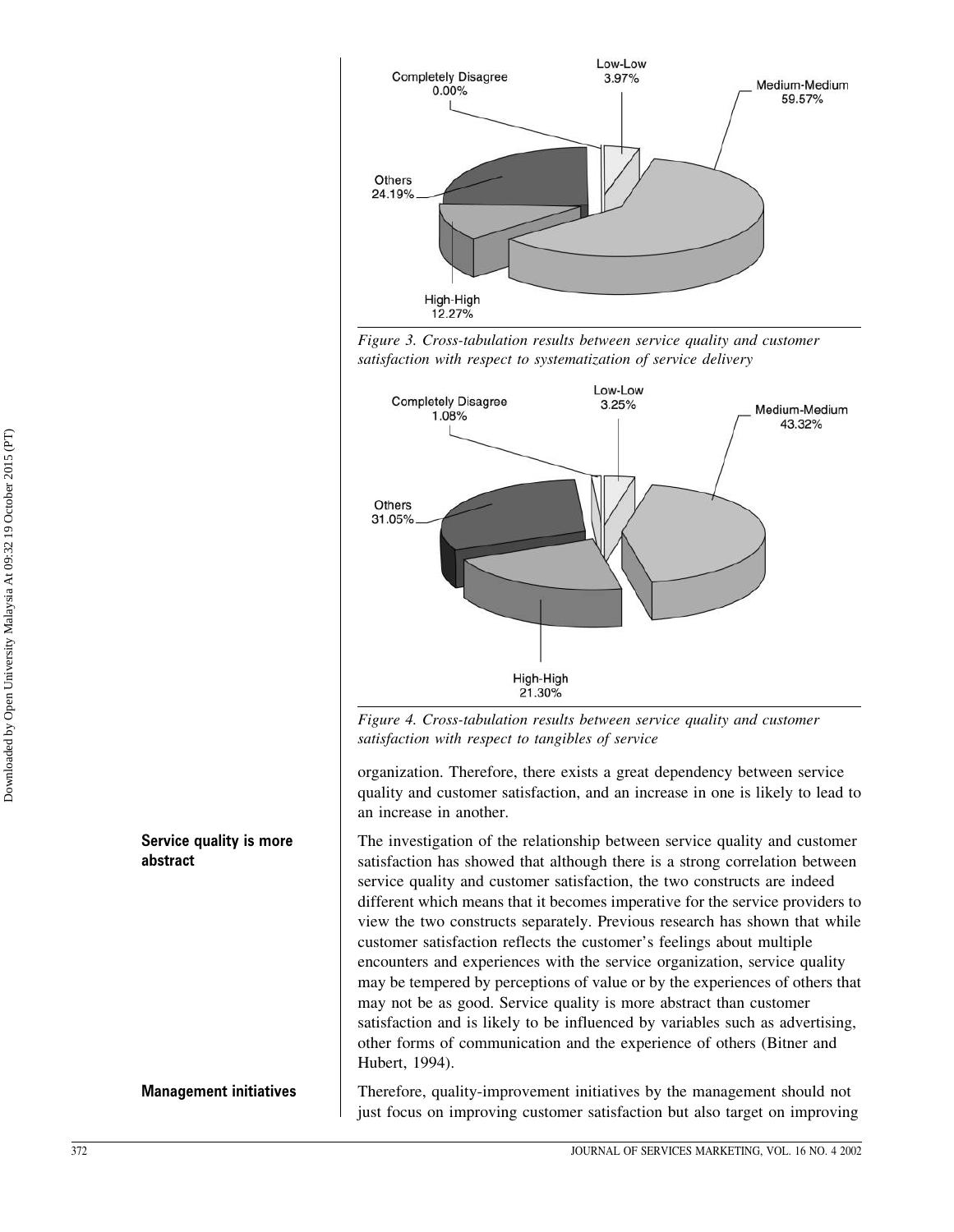

Figure 5. Cross-tabulation results between service quality and customer satisfaction with respect to social rsponsibility

the customer perceptions of overall service quality by taking the above variables into consideration. In other words the service providers should try to continuously improve both service quality and customer satisfaction. In this era of intense competition, satisfying customers may not be sufficient. The veritable gains of a quality revolution come only from customer delight, which again to a very great extent depends on the customer's perceptions of overall service quality.

#### 6. Limitations of the research work

- Although the theme of the instruments (to measure service quality and customer satisfaction) are generic to the service sector as a whole, they have been so designed to specifically address the issues of the banking industry.
- Responses (with respect to service quality and customer satisfaction)  $\ddot{\phantom{0}}$ have been solicited from the customers of banks in a developing economy, *i.e.* India. The expectations of people in a developing economy may vary from those of a developed economy and hence there is a possibility of cultural bias playing a role in the outcome of the study.

## 7. Leads for future research

- The relationships between service quality and customer satisfaction can be investigated in other sectors of the service industry.
- Transnational studies across different economies (particularly developed ones) are required to further enrich the subject researched.

Only then would a comprehensive picture on the exact nature of relationship between service quality and customer satisfaction across multiple service settings and different cultures emanate.

#### 8. Summary

Over the past few years there has been a heightened accentuation on service quality and customer satisfaction in business and academia alike. Superior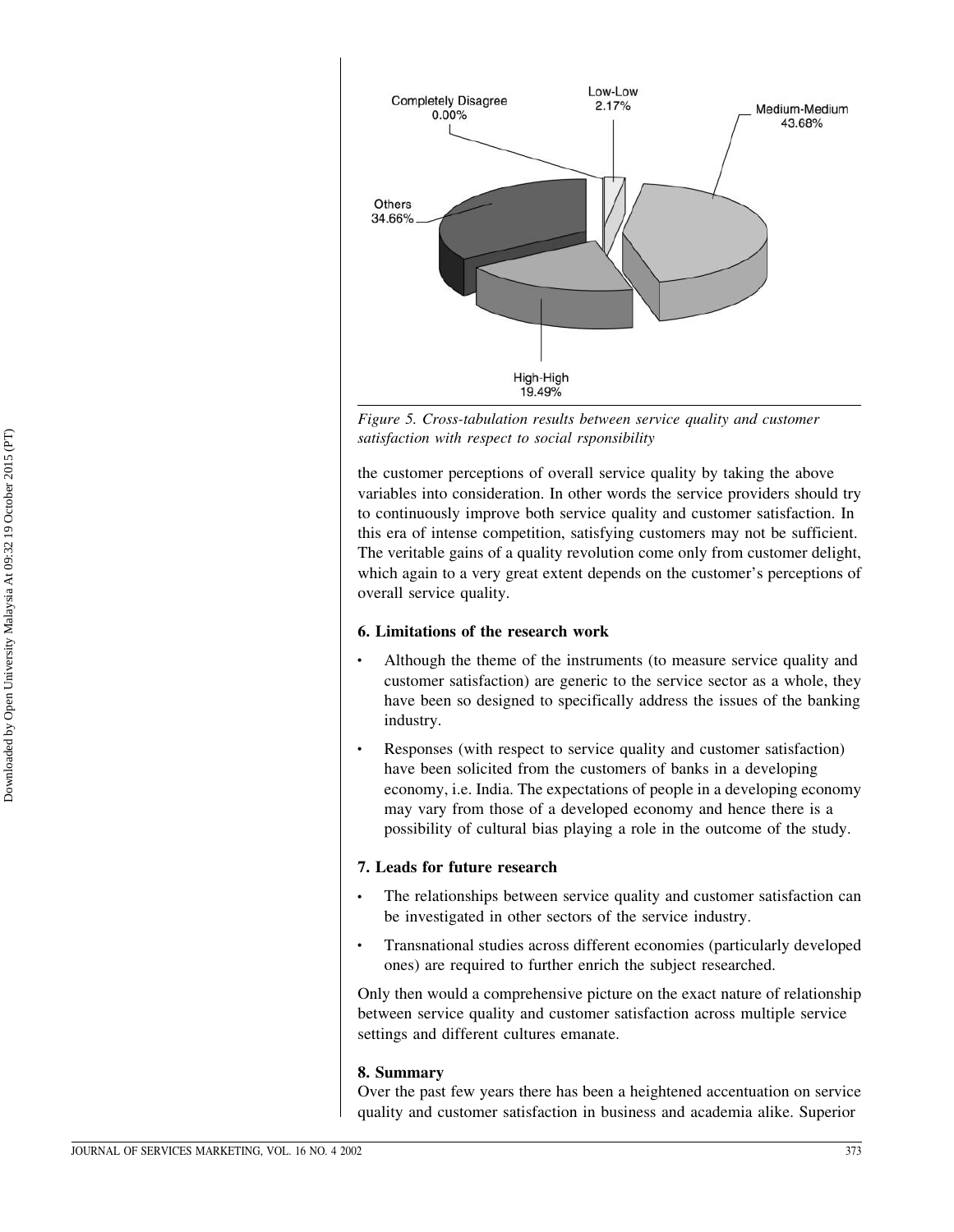**Implications for further** research

service quality and high levels of customer satisfaction are seen as two major goals by service provides in order to enhance their business performance. But the relationship between the two constructs has been a subject of major controversy, with several researchers proclaiming different theories on the same.

The present study is an attempt to throw some more light on the distinctiveness of the constructs of service quality and customer satisfaction, and the relationships between them. The study adopts a different approach by operationalizing customer satisfaction on the same grounds (factors and their corresponding items) as done for service quality. The results reveal that service quality and customer satisfaction do exhibit independence and are indeed different constructs from the customer's point of view. It is also observed that these two are closely related as can be seen from the high correlations between them with respect to the five factors. This is also reemphasized by the cross-tabulation analysis. The study is just a small step in unearthing and understanding the two constructs of service quality and customer satisfaction and their implications on competitive fruition. The causal relationships between the two have not been investigated as it is outside the purview of the present research work. Continued study of research models that portray the causal link between service quality and customer satisfaction and their effect on such desired later outcomes such as purchase intentions, fewer complaints, emotional bonding, word of mouth, etc. would help to further illuminate the subject.

#### **Note**

1. For a detailed discussion on the methology adopted to standardize the service quality factors see Sureshchandar (2000).

#### **References**

- Allport, G.W. (1935), "Attitudes", in Murchinson, C.A. (Ed.), A Handbook of Social Psychology, Clark University Press, Worcester, MA, pp. 798-844.
- Asubonteng, P., McCleary, K.J. and Swan, J.E. (1996), "SERVOUAL revitalized: a critical review of service quality", *The Journal of Services Marketing*, Vol. 10, pp. 62-81.
- Bitner, M.J. and Hubert, A.R. (1994), "Encounter satisfaction versus overall satisfaction versus quality: the customer's voice", in Rust, R.T. and Oliver, R.L. (Eds), Service Quality: New Directions in Theory and Practice, Sage Publications, London, pp. 72-94.
- Bitner, M.J., Booms, B.H. and Tetreault, M.S. (1990), "The service encounter: diagnosing favourable and unfavourable incidents", *Journal of Marketing*, Vol. 54, pp. 71-84.
- Bolton, R.N. and Drew, J.H. (1991a), "A longitudinal analysis of the impact of service changes on customer attitudes", *Journal of Marketing*, Vol. 55, pp. 1-9.
- Bolton, R.N. and Drew, J.H. (1991b), "A multistage customers' assessments of service quality and value", *Journal of Consumer Research*, Vol. 17, pp. 375-84.
- Buttle, F. (1996), "SERVQUAL: review, critique, research agenda", *European Journal of* Marketing, Vol. 30, pp. 8-32.
- Cronin, J.J. and Taylor, S.A. (1992), "Measuring service quality: a re-examination and extension", Journal of Marketing, Vol. 56, pp. 55-68.
- Crosby, L.A. and Stephens, N. (1987), "Effects of relationship marketing on satisfaction, retention, and prices in the life insurance industry", *Journal of Marketing Research*, Vol. 24, pp. 404-11.
- Dabolkar, P.A. (1995), "Contingency framework for predicting causality between customer satisfaction and service quality", in Sujan, M. and Kardes, F. (Eds), Advances in Consumer Research, Vol. 22, pp. 101-8.
- Hackl, P. and Westlund, A.H. (2000), "On structural equation modelling for customer satisfaction measurement", *Total Quality Management*, Vol. 11 No. 4/5/6, pp. S820-S825.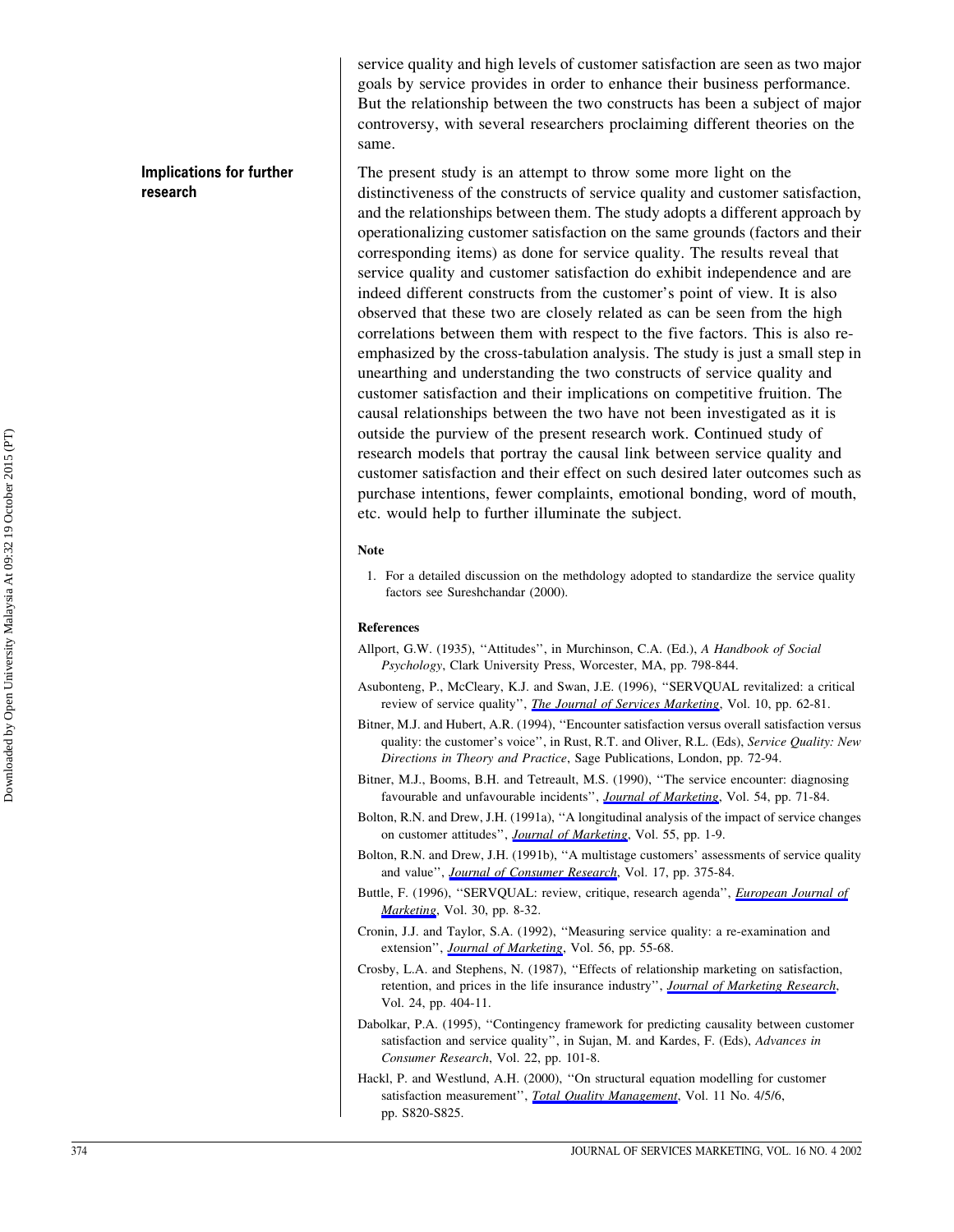- Oliva, T.A., Oliver, R.L. and MacMillan, I.C. (1992), "A catastrophe model for developing service satisfaction strategies", *Journal of Marketing*, Vol. 56, pp. 83-95.
- Oliver, R.L. and Swan, J.E. (1989), "Consumer perceptions of interpersonal equity and satisfaction in transactions: a field survey approach", *Journal of Marketing*, Vol. 53, pp. 21-35.
- Parasuraman, A., Zeithaml, V.A. and Berry, L.L. (1988), "SERVQUAL: a multiple-item scale for measuring consumer perceptions of service quality", *Journal of Retailing*, Spring, pp. 12-40.
- Parasuraman, A., Zeithaml, V.A. and Berry, L.L. (1994). "Alternating scales for measuring service quality: a comparative assessment based on psychometric and diagnostic criteria", Journal of Retailing, Vol. 70, pp. 201-30.
- Price, L.L., Arnould, E.J. and Tierney, P. (1995), "Going to extremes: managing service encounters and assessing provider performance", Journal of Marketing, Vol. 59, pp. 83-97.
- Reichheld, F.F. (1996), The Loyalty Effect, Harvard Business School Press, Boston, MA.
- Scheuing, E.E. (1999), Creating Customers for Life, Productivity Press, Portland, OR.
- Shemwell, D.J., Yavas, U. and Bilgin, Z. (1998), "Customer-service provider relationships: an empirical test of a model of service quality, satisfaction and relationship oriented outcome", *International Journal of Service Industry Management*, Vol. 9, pp. 155-68.
- Spreng, R.A. and Mackoy, R.D. (1996), "An empirical examination of a model of perceived service quality and satisfaction", *Journal of Retailing*, Vol. 72, pp. 201-14.
- Suprenant, C.F. and Solomon, M.R. (1987), "Predictability and personalization in the service encounter", Journal of Marketing, Vol. 51, pp. 73-80.
- Sureshchandar, G.S. (2000), "Development of a framework for total quality service the case of banks in India", unpublished doctoral dissertation, Indian Institute of Technology Madras.
- Sureshchandar, G.S., Rajendran, C. and Kamalanabhan, T.J. (2001), "Customer perceptions of service quality – a critique", *Total Quality Management*, Vol. 12, pp. 111-24.
- Westbrook, R.A. and Oliver, R.L. (1981), "Developing better measures of consumer satisfaction: some preliminary results", in Monroe, K.B. (Ed.), Advances in Consumer Research, Association for Consumer Research, Ann Arbor, MI, pp. 94-9.
- Zeithaml, V.A. (1988), "Consumer perceptions of price, quality, and value: a means-end model and synthesis of evidence", *Journal of Marketing*, Vol. 52, pp. 2-22.

Appendix. Instrument for measuring customer perceptions of service quality The service quality instrument has asked for the respondents' perception of the actual level of service quality delivered by the bank with respect to the 41 items on a seven-point Likert scale

 $1 = \text{Very poor}, 2 = \text{Poor}, 3 = \text{Slightly poor}, 4 = \text{Average}, 5 = \text{Slightly good}, 6 = \text{Good},$ and  $7 =$  Very good.

As explained earlier, the same set of items have been used to measure the level of customers' satisfaction with the bank. The customers' satisfaction with respect to the 41 items has been measured by means of a seven-point Likert scale as shown below.

 $-3$  = Very high dissatisfaction,  $-2$  = High dissatisfaction,  $-1$  = Slight dissatisfaction,  $0$  = Neither dissatisfied nor satisfied, 1 = Slight satisfaction, 2 = High satisfaction, and  $3$  = Very high satisfaction.

The items have been jumbled and arranged in a random order (in both the sets) in the original instrument. The items corresponding to the five factors of service quality and customer satisfaction are given below:

1. Core service or service product

as shown below.

- (1) Diversity and range of services (having a wider range of financial services from the bank, e.g. deposits, retirement accounts, loans for purchases of cars, houses, foreign exchange, traveller's cheques, safe deposit lockers, etc.).
- (2) Intensity and depth of service (having a greater number of options in every service/ transaction, e.g. various fixed deposit or recurring deposit schemes with different interest rates, quick cheque clearing facility with a higher service charge, etc.).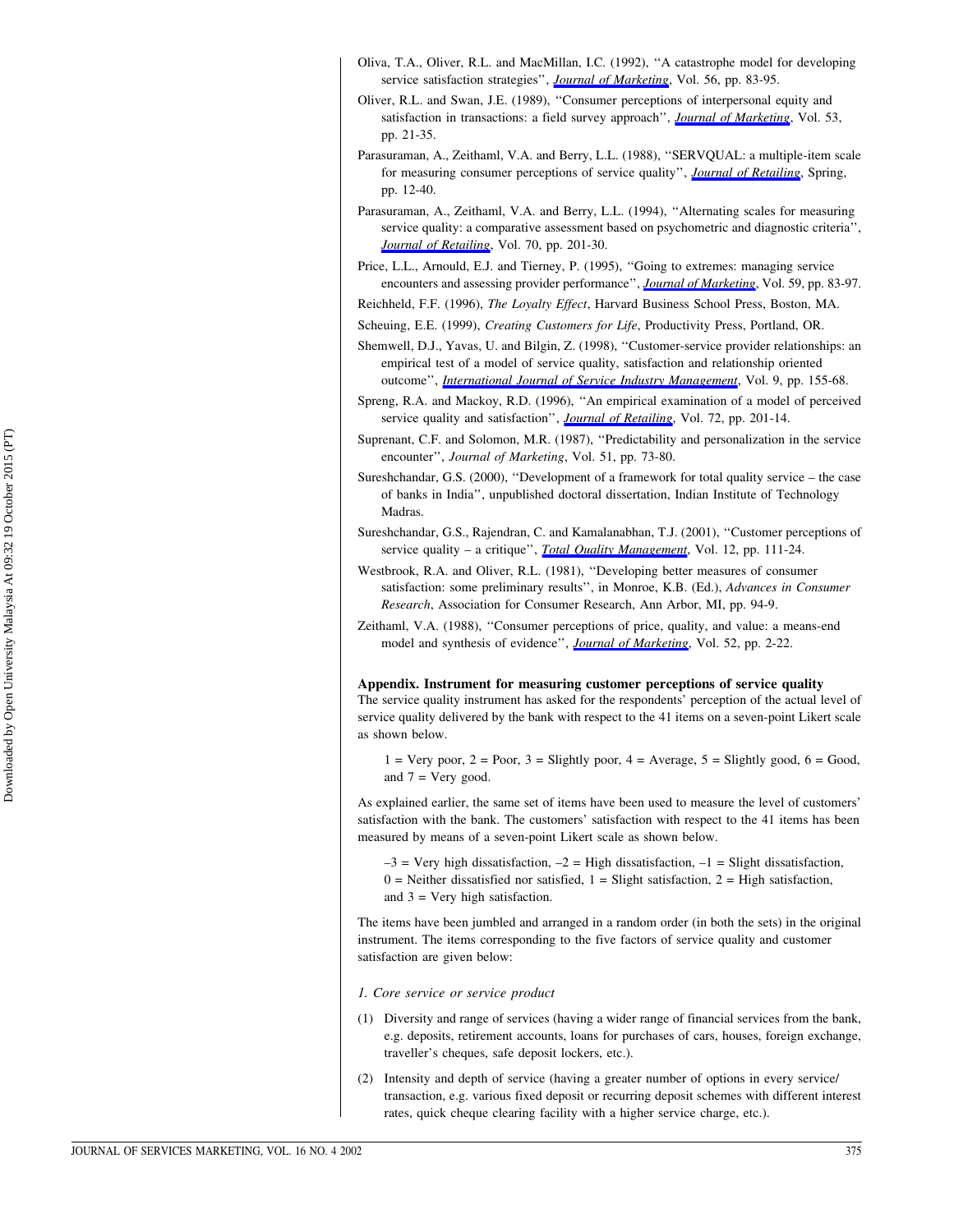- (3) Service innovation (providing information/details on a regular basis through post: telephonic banking; ATM; room service facility; cards to defence personnel, etc.).
- (4) Availability of most service operations in every branch/department of the bank.
- (5) Convenient operating hours and days (e.g. working on Saturdays and Sundays, extended service hours during evenings, weekdays, etc.).

#### 2. Human element of service delivery

- (1) Providing services as promised.
- (2) Effectiveness of the employees' skills and ability for actions whenever a critical incident takes place (i.e. when a problem arises).
- (3) Whenever a critical incident takes place (i.e. when a problem arises), the degree to which the organization succeeds in bringing the condition back to normalcy by satisfying the customer.
- (4) Providing services right the first time.
- (5) Providing services as per the promised schedule.
- (6) Apprising the customers of the nature and schedule of services available in the bank.
- (7) Prompt service to customers.
- (8) Willingness to help customers and the readiness to respond to customers' requests.
- (9) Extent to which the feedback from customers is used to improve service standards.
- (10) Regularly apprising the customers about information on service quality and actual service performance versus targets in the organization.
- (11) Employees who instill confidence in customers by proper behaviour.
- (12) Making customers feel safe and secure in their transactions.
- (13) Employees who are consistently pleasing and courteous.
- (14) Employees who have the knowledge and competence to answer customers' specific queries and requests.
- (15) Effectiveness of customer grievance procedures and processes.
- (16) Giving caring and individual attention to customers by having the customers' best interests at heart.
- (17) Employees who understand the needs of their customers.
- 3. Systematization of service delivery: non-human element
- (1) Having a highly standardized and simplified delivery process so that services are delivered without any hassles or excessive bureaucracy.
- (2 Having a highly simplified and structured delivery process so that the service delivery times are minimum.
- (3) Enhancement of technological capability (e.g. computerization, networking of operations, etc.) to serve customers more effectively.
- (4) Degree to which the procedures and processes are perfectly fool-proof.
- (5) Adequate and necessary personnel for good customer service.
- (6) Adequate and necessary facilities for good customer service.
- 4. Tangibles of service (servicescapes)
- (1) The ambient conditions such as temperature, ventilation, noise and odour prevailing in the bank's premises.
- (2) Extent of the physical layout of equipment and other furnishings being comfortable for customers to interact with employees.
- (3) Having house keeping as a priority and of the highest order in the organization.

Downloaded by Open University Malaysia At 09:32 19 October 2015 (PT)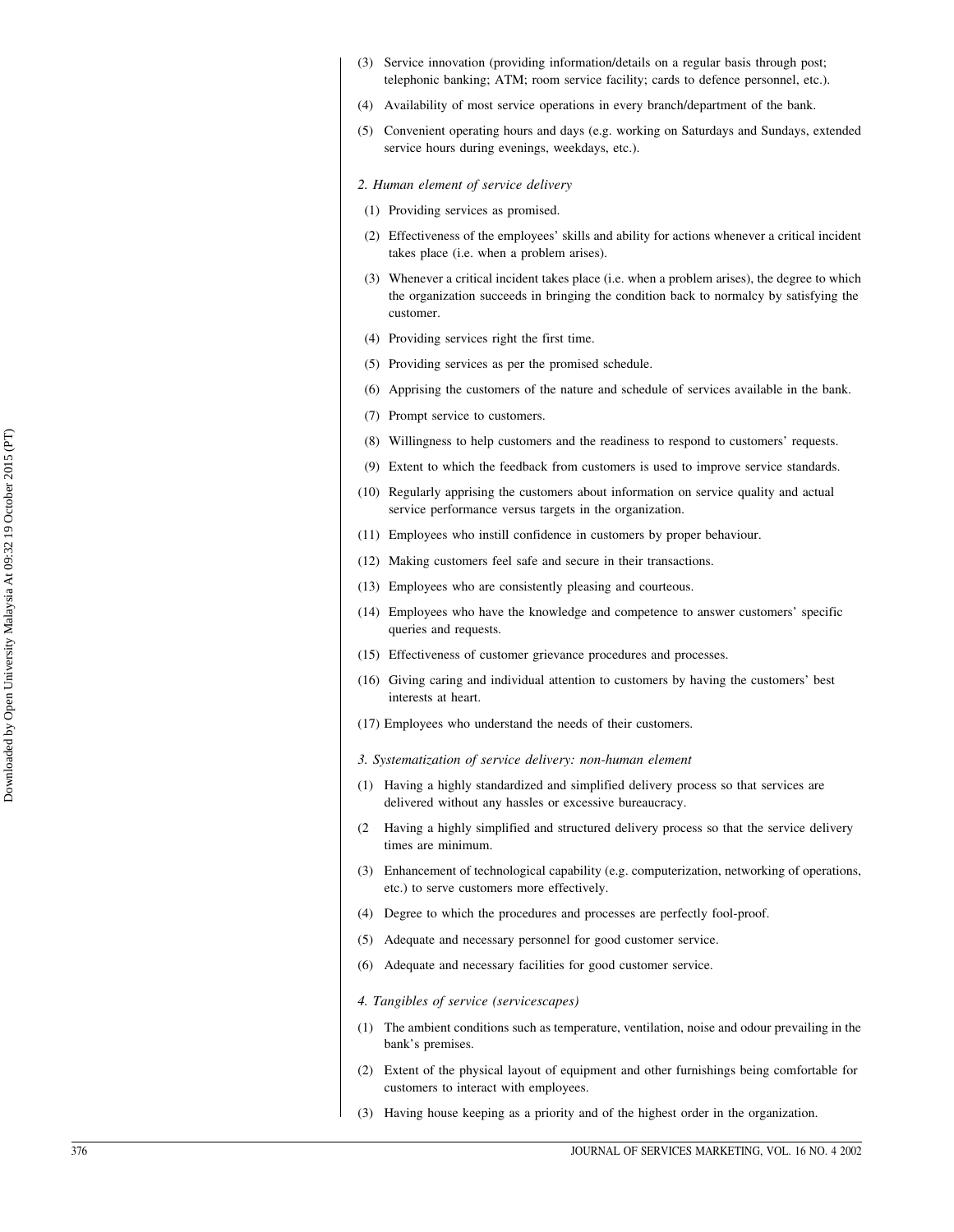- (4) Visually appealing signs, symbols, advertisement boards, pamphlets and other artifacts in the bank.
- (5) Employees who have a neat and professional appearance.
- (6) Visually appealing materials and facilities associated with the service.

#### 5. Social responsibility

- (1) Equal treatment stemming from the belief that every one, big or small, should be treated alike.
- (2) "Service transcendence" making customers realize their unexpressed needs by giving more than what they expect.
- (3) Giving good service at a reasonable cost, but not at the expense of quality.
- (4) Having branch locations in most places convenient to all sections of society (e.g. villages, down town areas, etc.)
- (5) A social responsibility characterized by "deserving service" to people belonging to all strata of society (e.g. giving loans to economically and socially downtrodden people, needy ones, entrepreneurs, etc. with less rigid loan conditions associated with security, flexible repayment modality, and easy credit terms).
- (6) A sense of public responsibility among employees (in terms of being punctual, regular, sincere and without going on strikes).
- (7) Extent to which the organization leads as a corporate citizen, and the level to which it promotes ethical conduct in everything it does.

ш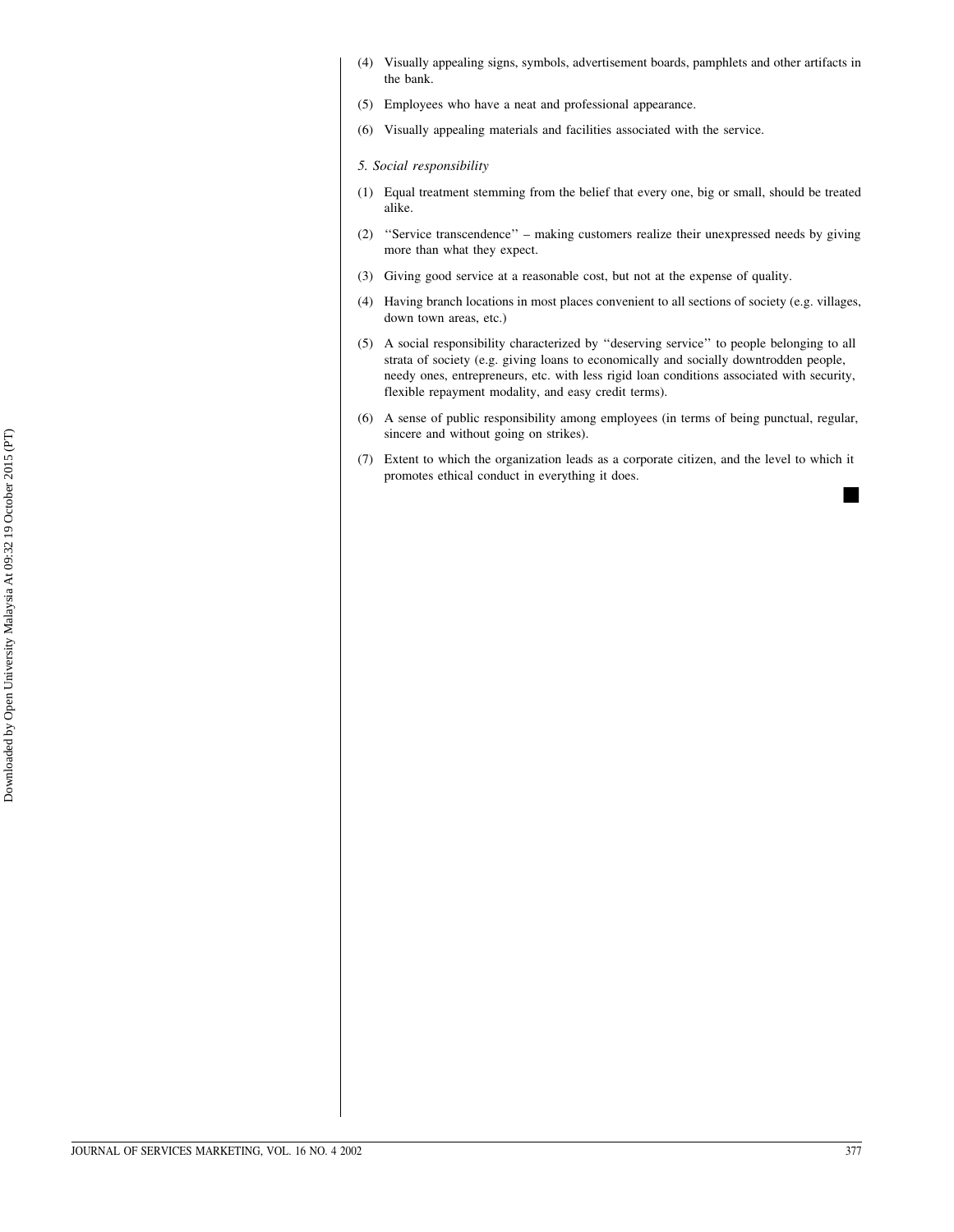This summary has been provided to allow managers and executives a rapid appreciation of the content of this article. Those with a particular interest in the topic covered may then read the article in toto to take advantage of the more comprehensive description of the research undertaken and its results to get the full benefit of the material present

## **Executive summary and implications for managers and** executives

#### Relationship between service quality and customer satisfaction.

In the modern, highly competitive business world, the key to sustainable competitive advantage lies in delivering high quality service that will, in turn, lead to satisfied customers. Customer satisfaction is considered a prerequisite of customer retention and loyalty, and can help to boost profitability, market share and return on investment. Sureshchandar et al. examine in detail the relationship between service quality and customer satisfaction.

#### Five factors of service quality

The authors identify five factors of service quality as critical from a customer point of view:

- (1) core service or service product  $-$  the content of a service;
- (2) human element of service delivery aspects such as reliability, responsiveness, assurance, empathy and service recovery, that are part of the human element in service delivery;
- $(3)$  systematization of service delivery the processes, procedures, systems and technology that make a service seamless;
- $(4)$  tangibles of service the equipment, signage, appearance of employees, and the man-made physical environment surrounding the service, which is commonly known as the "servicescape";
- $(5)$  social responsibility the ethical behaviour of the service provider.

The five factors cover a total of 41 items, from convenient operating hours and days to equal treatment of all customers and from providing service right first time to having effective customer grievance procedures.

## Assessing customer satisfaction

The authors point out that customer satisfaction cannot be assessed by simply asking for the customer's overall feeling towards the service provider. Customer satisfaction, like service quality, is likely to be multidimensional in nature. The authors argue that customer satisfaction should be operationalized along the same five factors and 41 items as service quality.

## Service quality and customer satisfaction are different constructs

By analysing information collected from customers of different banks in India, Sureshchandar et al. are able to show that service quality and customer satisfaction are two different constructs, which customers are capable of distinguishing. Drawing on previous research, they argue that, while customer satisfaction reflects the customer's feelings about multiple encounters and experiences with the service organization, service quality may be tempered by perceptions of value or by the experiences of others that may not be as good. Service quality is more abstract than customer satisfaction and likely to be influenced by variables such as advertising and other forms of communication. Service providers must therefore view service quality and customer satisfaction separately. Managers should not simply focus on improving customer satisfaction, but also seek to improve customer perceptions of overall service quality.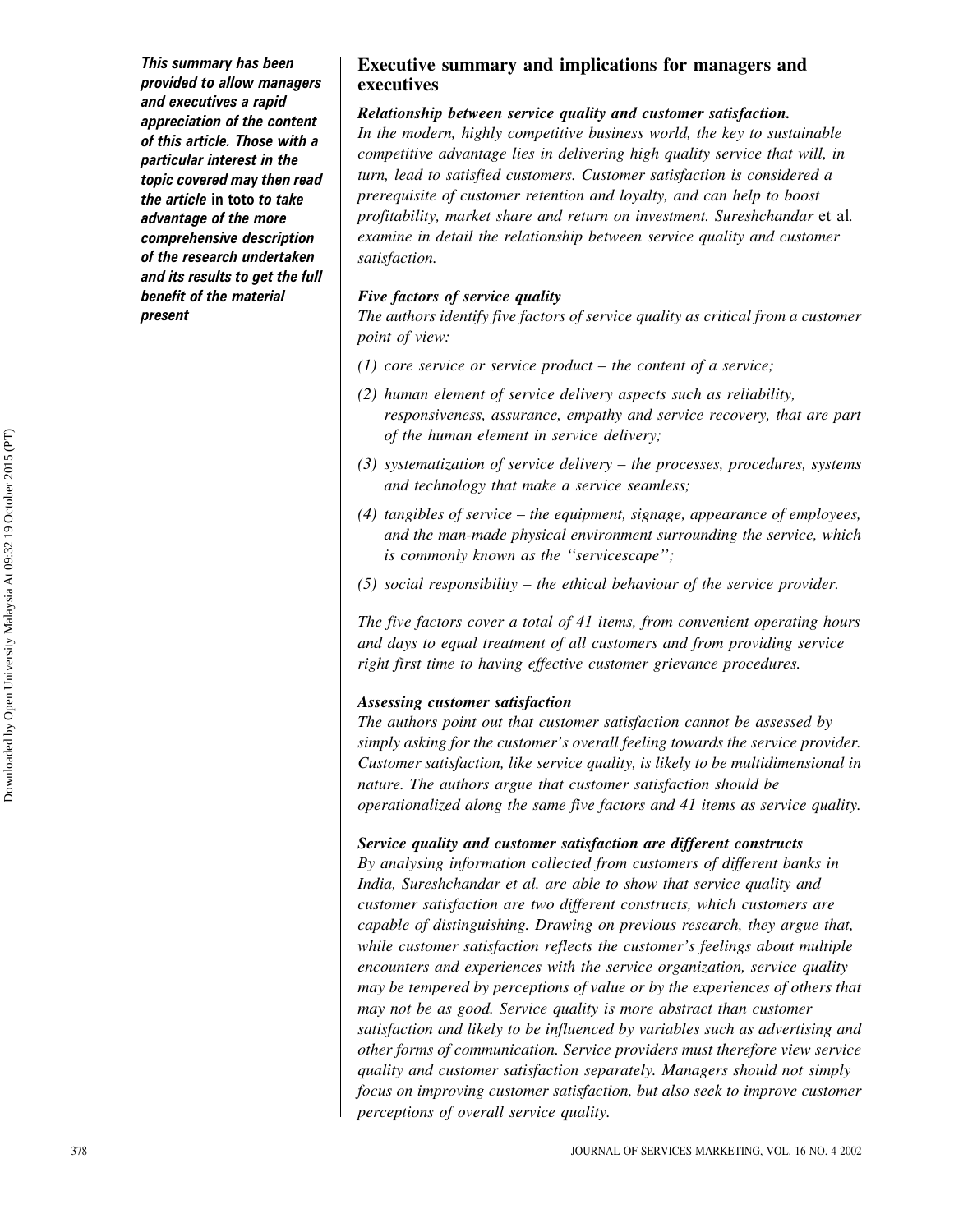#### Service quality and customer satisfaction are closely related

The research by Sureshchandar et al. also shows, however, that service quality and customer satisfaction are closely related, and that an increase in one is likely to lead to a rise in the other. Satisfying customers may not be sufficient to remain ahead of the competition. The true gains of a quality revolution come only from delighting the customer. This, to a great extent, depends on his or her perceptions of overall service quality.

(A précis of the article "The relationship between service quality and customer satisfaction  $-$  a factor specific approach". Supplied by Marketing Consultants for Emerald.)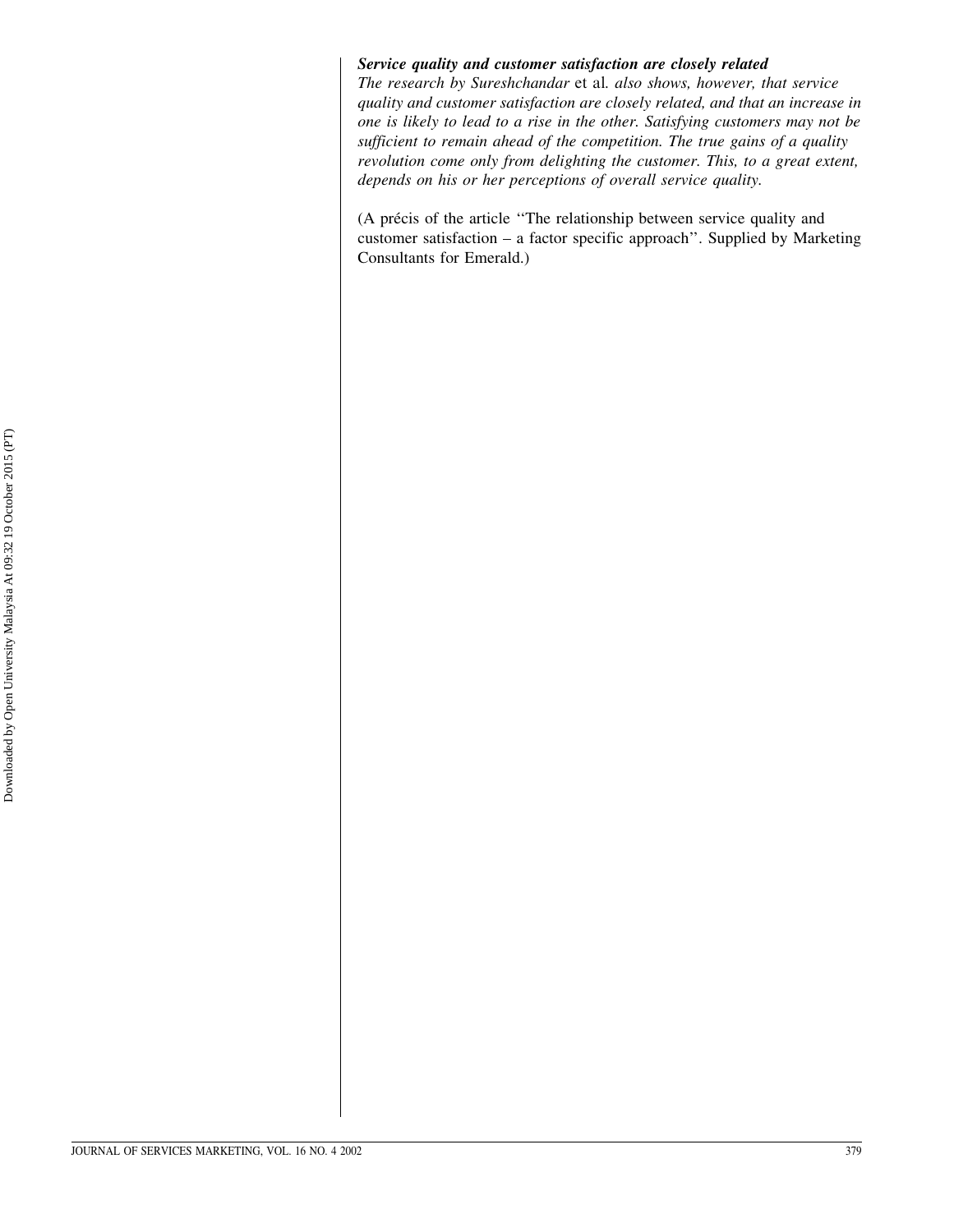#### **This article has been cited by:**

- 1. S. Kiumarsi, K. Jayaraman, Salmi Mohd Isa. 2015. Service Quality and Innovation in Malaysian Post Offices: An Empirical Study. *Global Business and Organizational Excellence* **35**:10.1002/joe.v35.1, 55-66. [\[CrossRef](http://dx.doi.org/10.1002/joe.21645)]
- 2. Myong Jae Lee, Sanggun Lee, Young Min Joo. 2015. The Effects of Exhibition Service Quality on Exhibitor Satisfaction and Behavioral Intentions. *Journal of Hospitality Marketing & Management* **24**, 683-707. [\[CrossRef](http://dx.doi.org/10.1080/19368623.2014.934982)]
- 3. Nelson K. F. Tsang, Bruce Prideaux, Louisa Lee. 2015. Attribution of Inappropriate Visitor Behavior in a Theme Park Setting – a Conceptual Model. *Journal of Travel & Tourism Marketing* 1-18. [[CrossRef\]](http://dx.doi.org/10.1080/10548408.2015.1084976)
- 4. Sandeep Arya, Sandeep Srivastava. 2015. Effects of user's primary need on relationship between e-loyalty and its antecedents. *DECISION* . [[CrossRef\]](http://dx.doi.org/10.1007/s40622-015-0103-3)
- 5. Chen Ping-Kuo. 2015. Impacts of investment attitude in service innovation. *Total Quality Management & Business Excellence* **26**, 875-887. [\[CrossRef](http://dx.doi.org/10.1080/14783363.2014.901802)]
- 6. Radhika Jade, Tatiana Molková, Martin Kvizda. 2015. Role of railways in empowering travelers: A case study from the Czech Republic. *Journal of Rail Transport Planning & Management* **5**, 31-49. [[CrossRef\]](http://dx.doi.org/10.1016/j.jrtpm.2015.03.001)
- 7. Neale J. Slack, Gurmeet Singh. 2015. Public Sector Reforms and Service Quality Issues From the Perspective of the Small Island Developing States in the Pacific: A Case of Fiji. *International Journal of Public Administration* 1-12. [[CrossRef](http://dx.doi.org/10.1080/01900692.2014.956895)]
- 8. Kum Fai Yuen, Vinh Van Thai. 2015. Service quality and customer satisfaction in liner shipping. *International Journal of Quality and Service Sciences* **7**:2/3, 170-183. [\[Abstract](http://dx.doi.org/10.1108/IJQSS-02-2015-0024)] [\[Full Text](http://www.emeraldinsight.com/doi/full/10.1108/IJQSS-02-2015-0024)] [[PDF\]](http://www.emeraldinsight.com/doi/pdfplus/10.1108/IJQSS-02-2015-0024)
- 9. Faizan Ali, Kisang Ryu. 2015. Bringing them back to spend more: student foodservice experiences to satisfy their taste buds. *Young Consumers* **16**:2, 235-248. [\[Abstract](http://dx.doi.org/10.1108/YC-05-2014-00441)] [[Full Text\]](http://www.emeraldinsight.com/doi/full/10.1108/YC-05-2014-00441) [[PDF\]](http://www.emeraldinsight.com/doi/pdfplus/10.1108/YC-05-2014-00441)
- 10. Rama Koteswara Rao Kondasani, Rajeev Kumar Panda. 2015. Customer perceived service quality, satisfaction and loyalty in Indian private healthcare. *International Journal of Health Care Quality Assurance* **28**:5, 452-467. [\[Abstract](http://dx.doi.org/10.1108/IJHCQA-01-2015-0008)] [\[Full Text](http://www.emeraldinsight.com/doi/full/10.1108/IJHCQA-01-2015-0008)] [\[PDF\]](http://www.emeraldinsight.com/doi/pdfplus/10.1108/IJHCQA-01-2015-0008)
- 11. Vinh V Thai. 2015. The impact of port service quality on customer satisfaction: The case of Singapore. *Maritime Economics & Logistics* . [\[CrossRef](http://dx.doi.org/10.1057/mel.2015.19)]
- 12. Sanjiv Mittal, Rajat Gera, Dharminder Kumar Batra. 2015. An evaluation of an integrated perspective of perceived service quality for retail banking services in India. *International Journal of Bank Marketing* **33**:3, 330-350. [\[Abstract](http://dx.doi.org/10.1108/IJBM-02-2014-0020)] [\[Full Text](http://www.emeraldinsight.com/doi/full/10.1108/IJBM-02-2014-0020)] [\[PDF\]](http://www.emeraldinsight.com/doi/pdfplus/10.1108/IJBM-02-2014-0020)
- 13. Subash Lonial, P.S. Raju. 2015. Impact of service attributes on customer satisfaction and loyalty in a healthcare context. *Leadership in Health Services* **28**:2, 149-166. [\[Abstract](http://dx.doi.org/10.1108/LHS-12-2013-0045)] [[Full Text\]](http://www.emeraldinsight.com/doi/full/10.1108/LHS-12-2013-0045) [[PDF\]](http://www.emeraldinsight.com/doi/pdfplus/10.1108/LHS-12-2013-0045)
- 14. Chih-Yang Chao, Hung-Ming Hsu, Fang-Chih Hung, Kung-Huang Lin, Jia-Wen Liou. 2015. Total quality management and human resources selection: A case study of the national teacher selection in Taiwan. *Total Quality Management & Business Excellence* **26**, 157-172. [\[CrossRef](http://dx.doi.org/10.1080/14783363.2012.733261)]
- 15. Snežana Topalović. 2015. The Implementation of Total Quality Management in Order to Improve Production Performance and Enhancing the Level of Customer Satisfaction. *Procedia Technology* **19**, 1016-1022. [\[CrossRef](http://dx.doi.org/10.1016/j.protcy.2015.02.145)]
- 16. Thomas Kohlborn, Axel Korthaus, Christoph Peters, Erwin Fielt 2009. [[CrossRef\]](http://dx.doi.org/10.4018/978-1-4666-8358-7.ch103)
- 17. Angelos Pantouvakis, Nancy Bouranta. 2014. Quality and price impact on patient satisfaction. *International Journal of Health Care Quality Assurance* **27**:8, 684-696. [[Abstract\]](http://dx.doi.org/10.1108/IJHCQA-10-2013-0128) [[Full Text\]](http://www.emeraldinsight.com/doi/full/10.1108/IJHCQA-10-2013-0128) [[PDF](http://www.emeraldinsight.com/doi/pdfplus/10.1108/IJHCQA-10-2013-0128)]
- 18. Koushiki Choudhury. 2014. Service quality and word of mouth: a study of the banking sector. *International Journal of Bank Marketing* **32**:7, 612-627. [[Abstract\]](http://dx.doi.org/10.1108/IJBM-12-2012-0122) [[Full Text\]](http://www.emeraldinsight.com/doi/full/10.1108/IJBM-12-2012-0122) [[PDF](http://www.emeraldinsight.com/doi/pdfplus/10.1108/IJBM-12-2012-0122)]
- 19. Gajendra Sharma, Subarna Shakya, Purushottam Kharel. 2014. Technology Acceptance Perspectives on User Satisfaction and Trust of E-Government Adoption. *Journal of Applied Sciences* **14**, 860-872. [\[CrossRef](http://dx.doi.org/10.3923/jas.2014.860.872)]
- 20. Bedman Narteh, John Kuada. 2014. Customer Satisfaction with Retail Banking Services in Ghana. *Thunderbird International Business Review* **56**:10.1002/tie.2014.56.issue-4, 353-371. [\[CrossRef](http://dx.doi.org/10.1002/tie.21626)]
- 21. Mitsunori Hirogaki. 2014. Service Quality Management in Retailing: Theory and Empirical Analysis of Customer Satisfaction with Checkout Services. *International Journal of Trade, Economics and Finance* **5**, 270-276. [\[CrossRef](http://dx.doi.org/10.7763/IJTEF.2014.V5.383)]
- 22. Gyan Prakash. 2014. QoS in the internal supply chain: the next lever of competitive advantage and organisational performance. *Production Planning & Control* **25**, 572-591. [[CrossRef\]](http://dx.doi.org/10.1080/09537287.2012.729101)
- 23. Koushiki Choudhury. 2014. Service Quality and Customers' Complaining Behavior: A Study of the Indian Banking Sector. *Services Marketing Quarterly* **35**, 123-137. [\[CrossRef](http://dx.doi.org/10.1080/15332969.2014.885361)]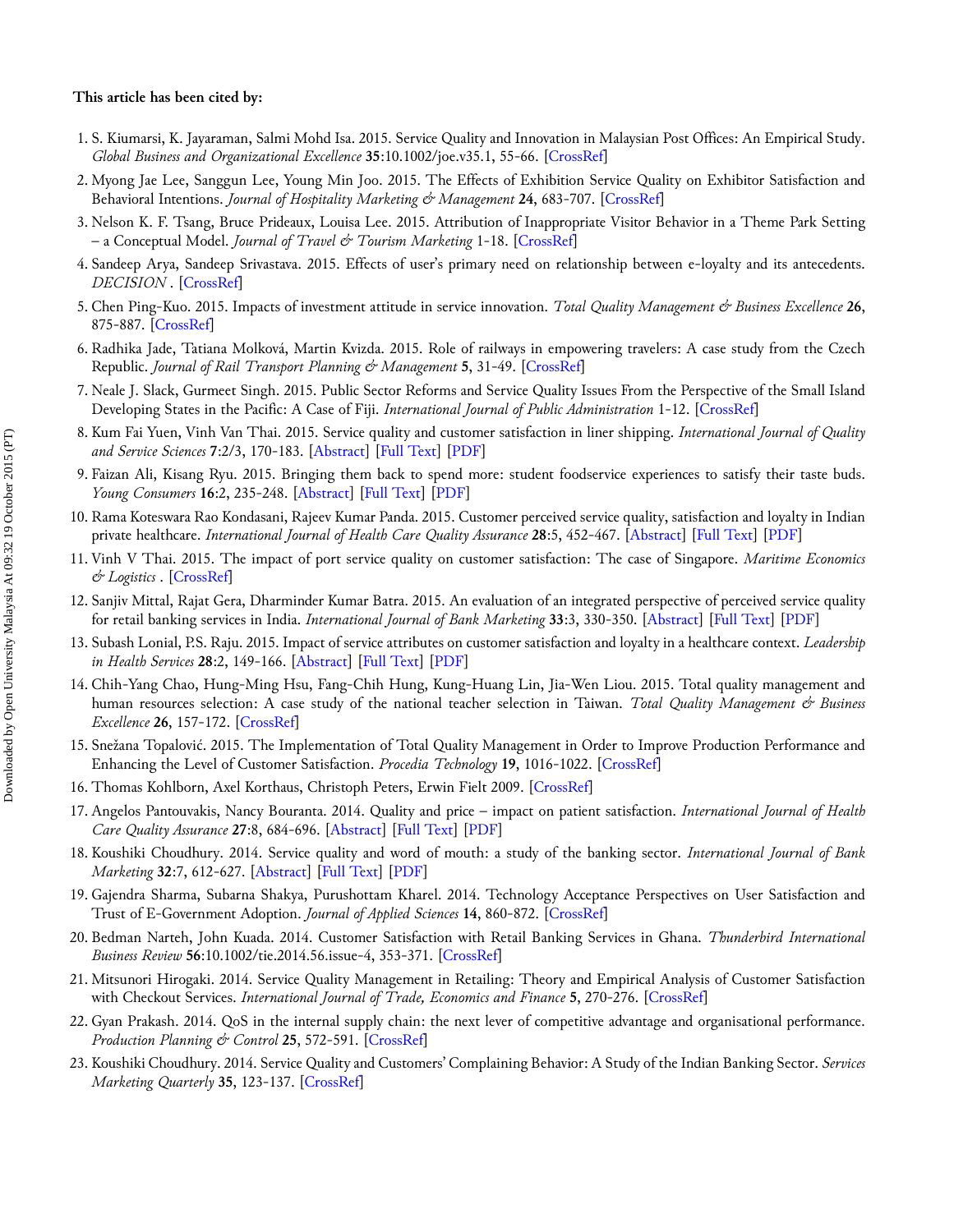- 24. Koushiki Choudhury. 2014. The influence of customer-perceived service quality on customers' behavioural intentions: a study of public and private sector banks, class and mass banking and consumer policy implications. *International Review on Public and Nonprofit Marketing* **11**, 47-73. [\[CrossRef](http://dx.doi.org/10.1007/s12208-013-0107-7)]
- 25. Thomas Kohlborn. 2014. Quality assessment of service bundles for governmental one-stop portals: A literature review. *Government Information Quarterly* **31**, 221-228. [[CrossRef\]](http://dx.doi.org/10.1016/j.giq.2013.10.006)
- 26. Tri Rakhmawati, Sik Sumaedi, Nidya Judhi Astrini. 2014. ISO 9001 in health service sector: a review and future research proposal. *International Journal of Quality and Service Sciences* **6**:1, 17-29. [[Abstract\]](http://dx.doi.org/10.1108/IJQSS-12-2012-0025) [\[Full Text](http://www.emeraldinsight.com/doi/full/10.1108/IJQSS-12-2012-0025)] [\[PDF](http://www.emeraldinsight.com/doi/pdfplus/10.1108/IJQSS-12-2012-0025)]
- 27. Fatma Demirci Orel, Ali Kara. 2014. Supermarket self-checkout service quality, customer satisfaction, and loyalty: Empirical evidence from an emerging market. *Journal of Retailing and Consumer Services* **21**, 118-129. [[CrossRef\]](http://dx.doi.org/10.1016/j.jretconser.2013.07.002)
- 28. Youngran Shin, Vinh V. Thai. 2014. The Impact of Corporate Social Responsibility on Customer Satisfaction, Relationship Maintenance and Loyalty in the Shipping Industry. *Corporate Social Responsibility and Environmental Management* n/a-n/a. [\[CrossRef](http://dx.doi.org/10.1002/csr.1352)]
- 29. W.Y. Huang, A.J. Dubinsky. 2014. Measuring customer pre-purchase satisfaction in a retail setting. *The Service Industries Journal* **34**, 212-229. [\[CrossRef](http://dx.doi.org/10.1080/02642069.2013.778249)]
- 30. Abdullahi Hassan Gorondutse, Haim Hilman. 2014. Mediation effect of customer satisfaction on the relationships between service quality and customer loyalty in the Nigerian foods and beverages industry: Sobel test approach. *International Journal of Management Science and Engineering Management* **9**, 1-8. [\[CrossRef](http://dx.doi.org/10.1080/17509653.2013.812337)]
- 31. Gang Chen, Degang Sun. 2014. The Exploration of College Students' Honesty Education Curriculum System Constructing. *Creative Education* **05**, 568-572. [\[CrossRef](http://dx.doi.org/10.4236/ce.2014.58067)]
- 32. E. Arıkan, S. Güner. 2013. The Impact of Corporate Social Responsibility, Service Quality and Customer-company Identification on Customers. *Procedia - Social and Behavioral Sciences* **99**, 304-313. [[CrossRef\]](http://dx.doi.org/10.1016/j.sbspro.2013.10.498)
- 33. Iham Tariq Ismail Al-Nuaimi, Ahmad Kamil Bin Mahmood, Low Tang Jung, Hamid H JeburA review of e-service quality dimensions in user satisfaction 186-191. [[CrossRef\]](http://dx.doi.org/10.1109/ICRIIS.2013.6716706)
- 34. Koushiki Choudhury. 2013. Service quality and customers' purchase intentions: an empirical study of the Indian banking sector. *International Journal of Bank Marketing* **31**:7, 529-543. [\[Abstract](http://dx.doi.org/10.1108/IJBM-02-2013-0009)] [[Full Text\]](http://www.emeraldinsight.com/doi/full/10.1108/IJBM-02-2013-0009) [[PDF\]](http://www.emeraldinsight.com/doi/pdfplus/10.1108/IJBM-02-2013-0009)
- 35. Nguyen Quynh Lien, Long Li, Gwang-Yong Gim. 2013. A Study On The Effect of Mobile Communication Service Quality On Customers Loyalty in Vietnam. *Journal of the Korea society of IT services* **12**, 55-71. [\[CrossRef](http://dx.doi.org/10.9716/KITS.2013.12.3.055)]
- 36. Mu-Jin Kim, Hyun-Ju Kim, Jeong-Wook Kim, Jang-Hyeok Yoon. 2013. Perception Gap Analysis on Service Quality Factors of Academic Libraries. *The Journal of the Korea Contents Association* **13**, 371-385. [[CrossRef\]](http://dx.doi.org/10.5392/JKCA.2013.13.08.371)
- 37. Moshe Sharabi. 2013. Managing and improving service quality in higher education. *International Journal of Quality and Service Sciences* **5**:3, 309-320. [\[Abstract](http://dx.doi.org/10.1108/IJQSS-03-2013-0016)] [[Full Text\]](http://www.emeraldinsight.com/doi/full/10.1108/IJQSS-03-2013-0016) [[PDF\]](http://www.emeraldinsight.com/doi/pdfplus/10.1108/IJQSS-03-2013-0016)
- 38. Cláudia S. Sarrico, Luís Miguel D.F. Ferreira, Luís Filipe Cardoso Silva. 2013. POLQUAL measuring service quality in police traffic services. *International Journal of Quality and Service Sciences* **5**:3, 275-289. [\[Abstract](http://dx.doi.org/10.1108/IJQSS-12-2012-0024)] [\[Full Text](http://www.emeraldinsight.com/doi/full/10.1108/IJQSS-12-2012-0024)] [\[PDF\]](http://www.emeraldinsight.com/doi/pdfplus/10.1108/IJQSS-12-2012-0024)
- 39. Constanza Bianchi. 2013. Satisfiers and dissatisfiers for international students of higher education: an exploratory study in Australia. *Journal of Higher Education Policy and Management* **35**, 396-409. [[CrossRef\]](http://dx.doi.org/10.1080/1360080X.2013.812057)
- 40. Fara Azmat, Ramanie Samaratunge. 2013. Exploring customer loyalty at bottom of the pyramid in South Asia. *Social Responsibility Journal* **9**:3, 379-394. [[Abstract\]](http://dx.doi.org/10.1108/SRJ-09-2011-0077) [\[Full Text](http://www.emeraldinsight.com/doi/full/10.1108/SRJ-09-2011-0077)] [\[PDF](http://www.emeraldinsight.com/doi/pdfplus/10.1108/SRJ-09-2011-0077)]
- 41. Gilbert E. Chodzaza, Harry S.H. Gombachika. 2013. Service quality, customer satisfaction and loyalty among industrial customers of a public electricity utility in Malawi. *International Journal of Energy Sector Management* **7**:2, 269-282. [\[Abstract](http://dx.doi.org/10.1108/IJESM-02-2013-0003)] [\[Full Text\]](http://www.emeraldinsight.com/doi/full/10.1108/IJESM-02-2013-0003) [\[PDF](http://www.emeraldinsight.com/doi/pdfplus/10.1108/IJESM-02-2013-0003)]
- 42. Amjad A. Abu‐El Samen, Mamoun N. Akroush, Bayan N. Abu‐Lail. 2013. Mobile SERVQUAL. *International Journal of Quality & Reliability Management* **30**:4, 403-425. [\[Abstract](http://dx.doi.org/10.1108/02656711311308394)] [\[Full Text](http://www.emeraldinsight.com/doi/full/10.1108/02656711311308394)] [\[PDF](http://www.emeraldinsight.com/doi/pdfplus/10.1108/02656711311308394)]
- 43. Eddie C.M. Hui, Pei‐hua Zhang, Xian Zheng. 2013. Facilities management service and customer satisfaction in shopping mall sector. *Facilities* **31**:5/6, 194-207. [[Abstract\]](http://dx.doi.org/10.1108/02632771311307070) [[Full Text\]](http://www.emeraldinsight.com/doi/full/10.1108/02632771311307070) [\[PDF](http://www.emeraldinsight.com/doi/pdfplus/10.1108/02632771311307070)]
- 44. Veljko Marinković, Vladimir Senić, Milan Kocić, Srđan Šapić. 2013. Investigating the Impact of SERVQUAL Dimensions on Customer Satisfaction: The Lessons Learnt from Serbian Travel Agencies. *International Journal of Tourism Research* **15**, 184-196. [\[CrossRef](http://dx.doi.org/10.1002/jtr.884)]
- 45. Angelos Pantouvakis, Nancy Bouranta. 2013. The interrelationship between service features, job satisfaction and customer satisfaction. *The TQM Journal* **25**:2, 186-201. [[Abstract\]](http://dx.doi.org/10.1108/17542731311299618) [[Full Text\]](http://www.emeraldinsight.com/doi/full/10.1108/17542731311299618) [\[PDF](http://www.emeraldinsight.com/doi/pdfplus/10.1108/17542731311299618)]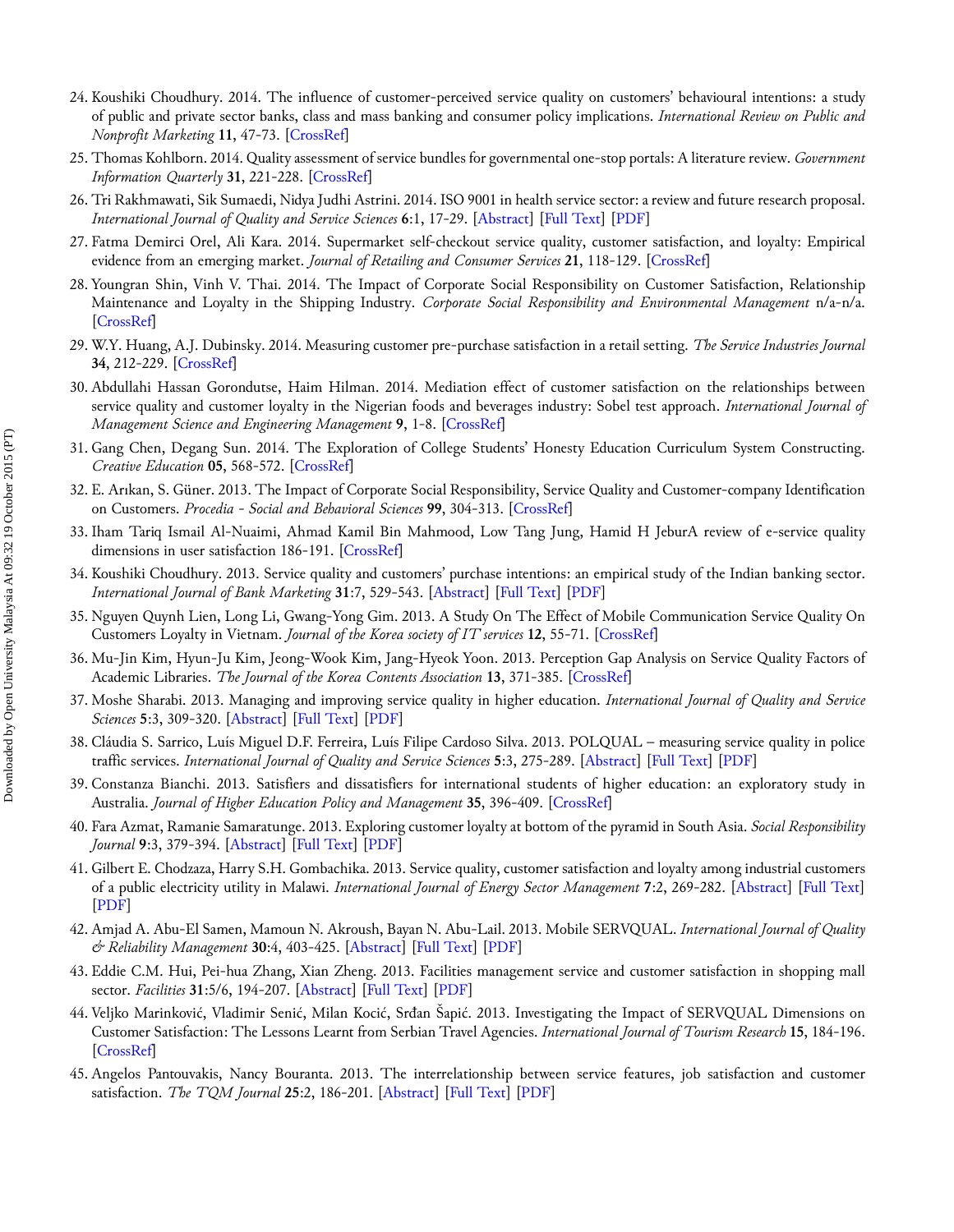- 46. Victor Lorin Purcărea, Iuliana Raluca Gheorghe, Consuela Mădălina Petrescu. 2013. The Assessment of Perceived Service Quality of Public Health Care Services in Romania Using the SERVQUAL Scale. *Procedia Economics and Finance* **6**, 573-585. [[CrossRef\]](http://dx.doi.org/10.1016/S2212-5671(13)00175-5)
- 47. Wei-Lun Chang, Agus Marwi Jaya Pelawi. 2012. SERVICE IDEALISM: THE SENSE PERCEPTION OF PERSONALITY. *Cybernetics and Systems* **43**, 669-686. [[CrossRef\]](http://dx.doi.org/10.1080/01969722.2012.717857)
- 48. Eun Mi Lee, Seong-Yeon Park, Molly I. Rapert, Christopher L. Newman. 2012. Does perceived consumer fit matter in corporate social responsibility issues?. *Journal of Business Research* **65**, 1558-1564. [\[CrossRef](http://dx.doi.org/10.1016/j.jbusres.2011.02.040)]
- 49. Kang-Wook Lee, Myong-Won Chi. 2012. Influence of Travel Show Visitor's Benefit Sought and Service Quality on the Behavioral Intentions -Focused on Hanatour International Travel Show Visitors 2012-. *The Journal of the Korea Contents Association* **12**, 447-458. [\[CrossRef](http://dx.doi.org/10.5392/JKCA.2012.12.09.447)]
- 50. Nelson K. F. Tsang, Louisa Y. S. Lee, Alan Wong, Rita Chong. 2012. THEMEQUAL—Adapting the SERVQUAL Scale to Theme Park Services: A Case of Hong Kong Disneyland. *Journal of Travel & Tourism Marketing* **29**, 416-429. [\[CrossRef](http://dx.doi.org/10.1080/10548408.2012.691391)]
- 51. Tejas R. Shah, Mahendra Sharma. 2012. 3PLSP scale for co‐operative dairies in Indian context. *Asia Pacific Journal of Marketing and Logistics* **24**:3, 515-532. [[Abstract\]](http://dx.doi.org/10.1108/13555851211237948) [[Full Text\]](http://www.emeraldinsight.com/doi/full/10.1108/13555851211237948) [[PDF](http://www.emeraldinsight.com/doi/pdfplus/10.1108/13555851211237948)]
- 52. Arpita Khare, Saumya Dixit, Ruchi Chaudhary, Priyanka Kochhar, Shruti Mishra. 2012. Customer behavior toward online insurance services in India. *Journal of Database Marketing & Customer Strategy Management* **19**, 120-133. [\[CrossRef](http://dx.doi.org/10.1057/dbm.2012.14)]
- 53. Mary Dawson, Karl Titz. 2012. Problem-Based Learning as A Strategy to Teach Service Quality: An assessment of on-line reviews. *Journal of Hospitality & Tourism Education* **24**, 67-72. [[CrossRef\]](http://dx.doi.org/10.1080/10963758.2012.10696672)
- 54.Dalia Susnienė. 2012. Quality approach to the sustainability of public transport. *Transport* **27**, 102-110. [\[CrossRef](http://dx.doi.org/10.3846/16484142.2012.668711)]
- 55. Constanza Bianchi, Judy Drennan. 2012. Drivers of satisfaction and dissatisfaction for overseas service customers: A critical incident technique approach. *Australasian Marketing Journal (AMJ)* **20**, 97-107. [[CrossRef](http://dx.doi.org/10.1016/j.ausmj.2011.08.004)]
- 56. Roger Ayimbillah Atinga. 2012. Healthcare quality under the National Health Insurance Scheme in Ghana. *International Journal of Quality & Reliability Management* **29**:2, 144-161. [[Abstract\]](http://dx.doi.org/10.1108/02656711211199883) [[Full Text\]](http://www.emeraldinsight.com/doi/full/10.1108/02656711211199883) [\[PDF](http://www.emeraldinsight.com/doi/pdfplus/10.1108/02656711211199883)]
- 57. Angela Jiewanto, Caroline Laurens, Liza Nelloh. 2012. Influence of Service Quality, University Image, and Student Satisfaction toward WOM Intention: A Case Study on Universitas Pelita Harapan Surabaya. *Procedia - Social and Behavioral Sciences* **40**, 16-23. [\[CrossRef](http://dx.doi.org/10.1016/j.sbspro.2012.03.155)]
- 58. Faisal Talib, Zillur Rahman, M.N. Qureshi. 2011. Prioritising the practices of total quality management: An analytic hierarchy process analysis for the service industries. *Total Quality Management & Business Excellence* **22**, 1331-1351. [[CrossRef\]](http://dx.doi.org/10.1080/14783363.2011.625192)
- 59. Sangeeta Sahney. 2011. Delighting customers of management education in India: a student perspective, part I. *The TQM Journal* **23**:6, 644-658. [[Abstract\]](http://dx.doi.org/10.1108/17542731111175257) [\[Full Text](http://www.emeraldinsight.com/doi/full/10.1108/17542731111175257)] [\[PDF](http://www.emeraldinsight.com/doi/pdfplus/10.1108/17542731111175257)]
- 60. Keng‐Boon Ooi, Binshan Lin, Boon‐In Tan, Alain Yee‐Loong Chong. 2011. Are TQM practices supporting customer satisfaction and service quality?. *Journal of Services Marketing* **25**:6, 410-419. [\[Abstract](http://dx.doi.org/10.1108/08876041111161005)] [\[Full Text](http://www.emeraldinsight.com/doi/full/10.1108/08876041111161005)] [\[PDF\]](http://www.emeraldinsight.com/doi/pdfplus/10.1108/08876041111161005)
- 61. Gyan Prakash. 2011. Service quality in supply chain: empirical evidence from Indian automotive industry. *Supply Chain Management: An International Journal* **16**:5, 362-378. [[Abstract\]](http://dx.doi.org/10.1108/13598541111155866) [[Full Text\]](http://www.emeraldinsight.com/doi/full/10.1108/13598541111155866) [\[PDF](http://www.emeraldinsight.com/doi/pdfplus/10.1108/13598541111155866)]
- 62. Isaac Wasswa Katono. 2011. Student evaluation of e‐service quality criteria in Uganda: the case of automatic teller machines. *International Journal of Emerging Markets* **6**:3, 200-216. [[Abstract\]](http://dx.doi.org/10.1108/17468801111144049) [\[Full Text](http://www.emeraldinsight.com/doi/full/10.1108/17468801111144049)] [\[PDF](http://www.emeraldinsight.com/doi/pdfplus/10.1108/17468801111144049)]
- 63. Linda D. Hollebeek. 2011. Demystifying customer brand engagement: Exploring the loyalty nexus. *Journal of Marketing Management* **27**, 785-807. [[CrossRef\]](http://dx.doi.org/10.1080/0267257X.2010.500132)
- 64. Hongwei He, Yan Li. 2011. CSR and Service Brand: The Mediating Effect of Brand Identification and Moderating Effect of Service Quality. *Journal of Business Ethics* **100**, 673-688. [[CrossRef\]](http://dx.doi.org/10.1007/s10551-010-0703-y)
- 65. Jongoh PARK, Kim, Seong Ho, ###. 2011. The Effects of Postal Servicescape and Service Quality on Customer Satisfaction and Customer Repurchase. *Jounal of Korea Service Management Society* **12**, 145-169. [[CrossRef\]](http://dx.doi.org/10.15706/jksms.2011.12.2.007)
- 66. Halil Nadiri. 2011. Customers' zone of tolerance for retail stores. *Service Business* **5**, 113-137. [\[CrossRef](http://dx.doi.org/10.1007/s11628-011-0105-y)]
- 67. Zi-xiang HuThe antecedence and consequence of customer satisfaction in higher education: A comprehensive model in China 1-6. [[CrossRef\]](http://dx.doi.org/10.1109/ICSSSM.2011.5959448)
- 68. 박박박, Kanghwa Choi, Chung,Soong-Hwan. 2011. The Impact of Perceived Organizational Support on Service Quality, Customer Satisfaction, and Customer Loyalty in the Health Care Service. *Jounal of Korea Service Management Society* **12**, 133-154. [[CrossRef\]](http://dx.doi.org/10.15706/jksms.2011.12.1.006)
- 69. Eun Mi Lee, Seong-Yeon Park, Jae H. Pae. 2011. The Effect of the Perceived Corporate Fit on Loyalty: The Mediating Roles of the Corporate Social Responsibility Perception. *Journal of Global Academy of Marketing Science* **21**, 32-44. [[CrossRef\]](http://dx.doi.org/10.1080/12297119.2011.9711010)
- 70. Himanshu Chauhan, Ajay Gupta, Ashish VermaAnalyzing Relative Importance of Service Quality Components from Enterprise CRM Data 266-276. [[CrossRef\]](http://dx.doi.org/10.1109/SRII.2011.91)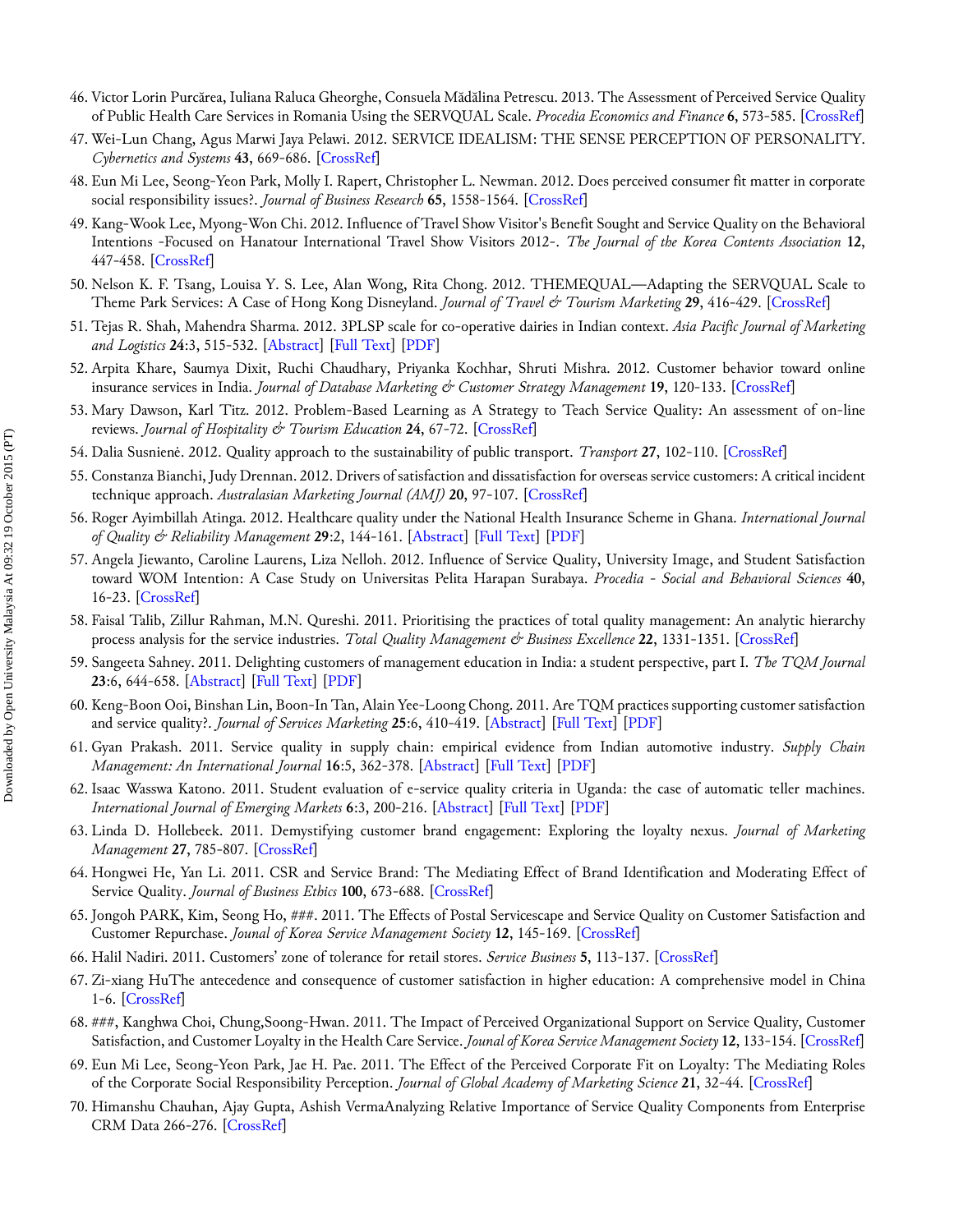- 71. G. A. Dimas, A Goula, G. Pierrakos. 2011. Quality Issues in Higher Education: A Multicriteria Framework of Satisfaction Measures. *Creative Education* **02**, 305-312. [[CrossRef\]](http://dx.doi.org/10.4236/ce.2011.23042)
- 72. Jongoh PARK, ###, Yang, Chang Soo. 2010. The Effects of Service Quality of Auto Maintenance and Repair Services on Customer Satisfaction and Customer Loyalty. *Jounal of Korea Service Management Society* **11**, 175-197. [\[CrossRef](http://dx.doi.org/10.15706/jksms.2010.11.5.008)]
- 73. Kamel A. Fantazy, Vinod Kumar, Uma Kumar. 2010. Supply management practices and performance in the Canadian hospitality industry. *International Journal of Hospitality Management* **29**, 685-693. [[CrossRef\]](http://dx.doi.org/10.1016/j.ijhm.2010.02.001)
- 74. Mohammad Ahmad Al‐hawari, Samar Mouakket. 2010. The influence of technology acceptance model (TAM) factors on students' e‐satisfaction and e‐retention within the context of UAE e‐learning. *Education, Business and Society: Contemporary Middle Eastern Issues* **3**:4, 299-314. [[Abstract\]](http://dx.doi.org/10.1108/17537981011089596) [\[Full Text](http://www.emeraldinsight.com/doi/full/10.1108/17537981011089596)] [\[PDF](http://www.emeraldinsight.com/doi/pdfplus/10.1108/17537981011089596)]
- 75. Panchapakesan Padma, Chandrasekharan Rajendran, Prakash Sai Lokachari. 2010. Service quality and its impact on customer satisfaction in Indian hospitals. *Benchmarking: An International Journal* **17**:6, 807-841. [\[Abstract](http://dx.doi.org/10.1108/14635771011089746)] [\[Full Text](http://www.emeraldinsight.com/doi/full/10.1108/14635771011089746)] [\[PDF\]](http://www.emeraldinsight.com/doi/pdfplus/10.1108/14635771011089746)
- 76. Moshe Sharabi. 2010. HR manager leadership in quality improvement in a college environment. *Quality Assurance in Education* **18**:4, 317-327. [[Abstract\]](http://dx.doi.org/10.1108/09684881011079161) [\[Full Text](http://www.emeraldinsight.com/doi/full/10.1108/09684881011079161)] [\[PDF](http://www.emeraldinsight.com/doi/pdfplus/10.1108/09684881011079161)]
- 77. Shirshendu Ganguli, Sanjit Kumar Roy. 2010. Service quality dimensions of hybrid services. *Managing Service Quality: An International Journal* **20**:5, 404-424. [\[Abstract](http://dx.doi.org/10.1108/09604521011073713)] [\[Full Text](http://www.emeraldinsight.com/doi/full/10.1108/09604521011073713)] [[PDF\]](http://www.emeraldinsight.com/doi/pdfplus/10.1108/09604521011073713)
- 78. Angelos Pantouvakis. 2010. The relative importance of service features in explaining customer satisfaction. *Managing Service Quality: An International Journal* **20**:4, 366-387. [\[Abstract](http://dx.doi.org/10.1108/09604521011057496)] [[Full Text\]](http://www.emeraldinsight.com/doi/full/10.1108/09604521011057496) [[PDF\]](http://www.emeraldinsight.com/doi/pdfplus/10.1108/09604521011057496)
- 79. Bo Edvardsson, Anders Gustafsson, Lars‐Uno Roos. 2010. Improving the prerequisites for customer satisfaction and performance. *International Journal of Quality and Service Sciences* **2**:2, 239-258. [[Abstract\]](http://dx.doi.org/10.1108/17566691011057384) [[Full Text\]](http://www.emeraldinsight.com/doi/full/10.1108/17566691011057384) [[PDF](http://www.emeraldinsight.com/doi/pdfplus/10.1108/17566691011057384)]
- 80. Moshe Sharabi, Moshe Davidow. 2010. Service quality implementation: problems and solutions. *International Journal of Quality and Service Sciences* **2**:2, 189-205. [\[Abstract](http://dx.doi.org/10.1108/17566691011057357)] [[Full Text\]](http://www.emeraldinsight.com/doi/full/10.1108/17566691011057357) [[PDF\]](http://www.emeraldinsight.com/doi/pdfplus/10.1108/17566691011057357)
- 81. Evangelos Tsoukatos, Evmorfia Mastrojianni. 2010. Key determinants of service quality in retail banking. *EuroMed Journal of Business* **5**:1, 85-100. [\[Abstract](http://dx.doi.org/10.1108/14502191011043170)] [\[Full Text](http://www.emeraldinsight.com/doi/full/10.1108/14502191011043170)] [\[PDF\]](http://www.emeraldinsight.com/doi/pdfplus/10.1108/14502191011043170)
- 82. Patrick Vesel, Vesna Zabkar. 2010. Comprehension of relationship quality in the retail environment. *Managing Service Quality: An International Journal* **20**:3, 213-235. [\[Abstract](http://dx.doi.org/10.1108/09604521011041952)] [\[Full Text](http://www.emeraldinsight.com/doi/full/10.1108/09604521011041952)] [\[PDF\]](http://www.emeraldinsight.com/doi/pdfplus/10.1108/09604521011041952)
- 83. Clark Kincaid, Seyhmus Baloglu, Zhenxing Mao, James Busser. 2010. What really brings them back?. *International Journal of Contemporary Hospitality Management* **22**:2, 209-220. [[Abstract\]](http://dx.doi.org/10.1108/09596111011018197) [[Full Text\]](http://www.emeraldinsight.com/doi/full/10.1108/09596111011018197) [\[PDF](http://www.emeraldinsight.com/doi/pdfplus/10.1108/09596111011018197)]
- 84. Youngmi Jung, Soosang Lee, Youngkee Kim. 2010. A Study on the Measurement and Improvement of Academic Library Service Quality by ISA(Importance-Satisfaction Analysis). *Journal of Korean Library and Information Science Society* **41**:1, 255. [[CrossRef\]](http://dx.doi.org/10.16981/kliss.41.1.201003.255)
- 85. Li Cui, Hao Zhang, Mingke He, Jingyuan WangCity distribution service quality: A factor impacting on supplier-customer relationship and customer satisfaction 813-816. [\[CrossRef](http://dx.doi.org/10.1109/ICLSIM.2010.5461073)]
- 86. Shaun Pather, Sylvie UsabuweraImplications of e-Service Quality Dimensions for the Information Systems Function 1-10. [\[CrossRef](http://dx.doi.org/10.1109/HICSS.2010.224)]
- 87. Richard A. Spreng, Linda Hui Shi, Thomas J. Page. 2009. Service quality and satisfaction in business‐to‐business services. *Journal of Business & Industrial Marketing* **24**:8, 537-548. [[Abstract\]](http://dx.doi.org/10.1108/08858620910999411) [[Full Text\]](http://www.emeraldinsight.com/doi/full/10.1108/08858620910999411) [\[PDF](http://www.emeraldinsight.com/doi/pdfplus/10.1108/08858620910999411)]
- 88. Maria del Mar Garcia de los Salmones, Andrea Perez, Ignacio Rodriguez del Bosque. 2009. The social role of financial companies as a determinant of consumer behaviour. *International Journal of Bank Marketing* **27**:6, 467-485. [\[Abstract](http://dx.doi.org/10.1108/02652320910988339)] [\[Full Text](http://www.emeraldinsight.com/doi/full/10.1108/02652320910988339)] [\[PDF\]](http://www.emeraldinsight.com/doi/pdfplus/10.1108/02652320910988339)
- 89. Wan Edura Wan Rashid, Hj. Kamaruzaman Jusoff. 2009. Service quality in health care setting. *International Journal of Health Care Quality Assurance* **22**:5, 471-482. [[Abstract\]](http://dx.doi.org/10.1108/09526860910975580) [[Full Text\]](http://www.emeraldinsight.com/doi/full/10.1108/09526860910975580) [[PDF](http://www.emeraldinsight.com/doi/pdfplus/10.1108/09526860910975580)]
- 90. Abdulkarim S. Al-Eisa, Abdulla M. Alhemoud. 2009. Using a multiple-attribute approach for measuring customer satisfaction with retail banking services in Kuwait. *International Journal of Bank Marketing* **27**:4, 294-314. [[Abstract\]](http://dx.doi.org/10.1108/02652320910968368) [[Full Text\]](http://www.emeraldinsight.com/doi/full/10.1108/02652320910968368) [[PDF](http://www.emeraldinsight.com/doi/pdfplus/10.1108/02652320910968368)]
- 91. Seong-Sin Lee. 2009. Library Digital Reference Services Marketing Strategies Based on the Case of Chat Reference Services. *Journal of Korean Library and Information Science Society* **40**, 207-221. [\[CrossRef](http://dx.doi.org/10.16981/kliss.40.2.200906.207)]
- 92. Anita Zehrer. 2009. Service experience and service design: concepts and application in tourism SMEs. *Managing Service Quality: An International Journal* **19**:3, 332-349. [\[Abstract](http://dx.doi.org/10.1108/09604520910955339)] [\[Full Text](http://www.emeraldinsight.com/doi/full/10.1108/09604520910955339)] [\[PDF\]](http://www.emeraldinsight.com/doi/pdfplus/10.1108/09604520910955339)
- 93. Panchapakesan Padma, Chandrasekharan Rajendran, L. Prakash Sai. 2009. A conceptual framework of service quality in healthcare. *Benchmarking: An International Journal* **16**:2, 157-191. [[Abstract\]](http://dx.doi.org/10.1108/14635770910948213) [[Full Text\]](http://www.emeraldinsight.com/doi/full/10.1108/14635770910948213) [\[PDF](http://www.emeraldinsight.com/doi/pdfplus/10.1108/14635770910948213)]
- 94. Eun-Mi Kang, Eun-Joo Park. 2009. Effects of Cognitive Age on Perceived Service Quality, Satisfaction, and Repurchase Intentions across the Elderly's Lifestyle Types in Apparel Stores. *Journal of the Korean Society of Clothing and Textiles* **33**, 355-365. [[CrossRef\]](http://dx.doi.org/10.5850/JKSCT.2009.33.3.355)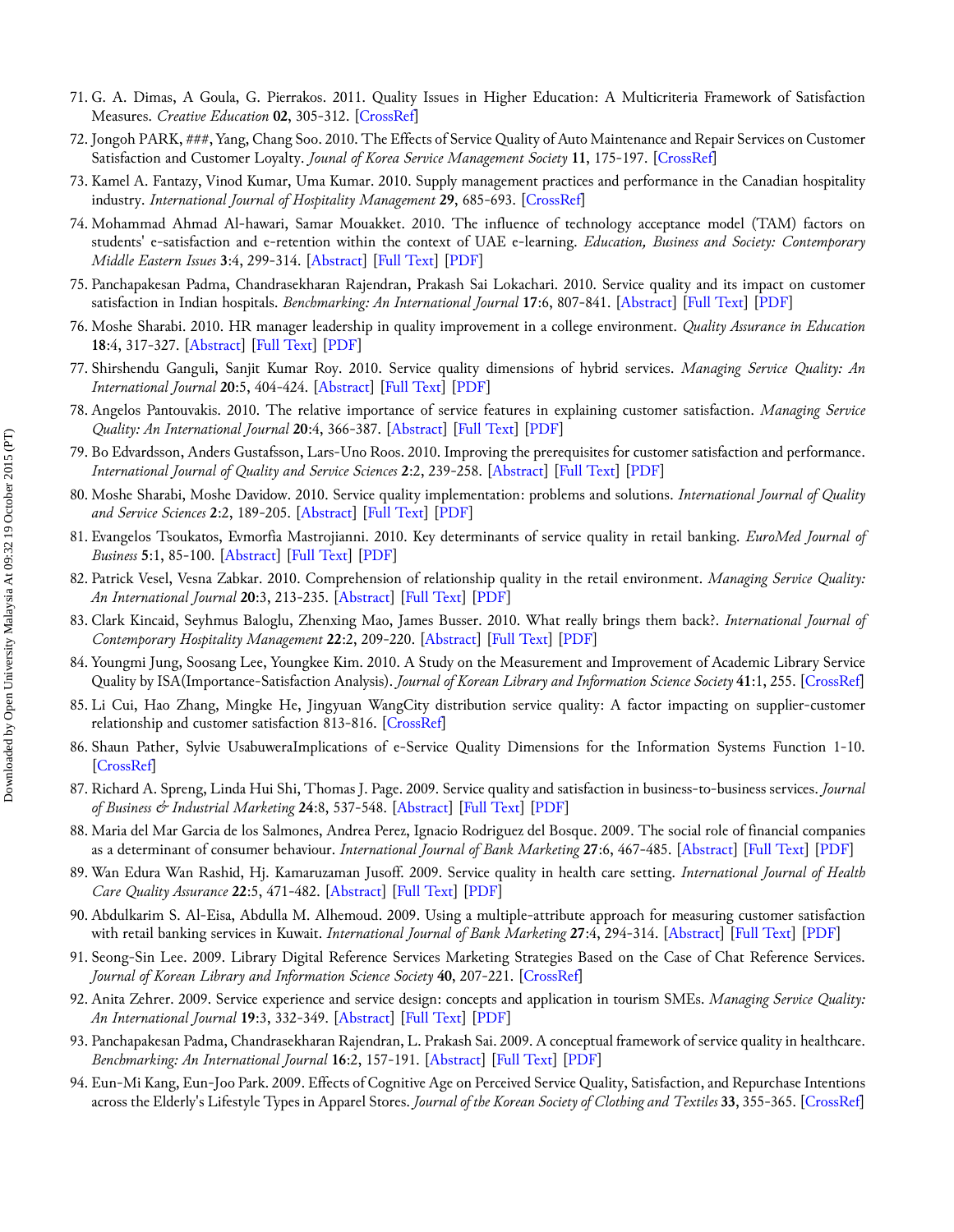- 95. Hsin-Hui (Sunny) Hu, Jay Kandampully, Thanika Devi Juwaheer. 2009. Relationships and impacts of service quality, perceived value, customer satisfaction, and image: an empirical study. *The Service Industries Journal* **29**, 111-125. [[CrossRef\]](http://dx.doi.org/10.1080/02642060802292932)
- 96. Bindu Narayan, Chandrasekharan Rajendran, L. Prakash Sai, Ram Gopalan. 2009. Dimensions of service quality in tourism an Indian perspective. *Total Quality Management & Business Excellence* **20**, 61-89. [\[CrossRef](http://dx.doi.org/10.1080/14783360802614299)]
- 97. Ali Asghar Anvary Rostamy. 2009. Toward understanding conflicts between customers and employees' perceptions and expectations: Evidence of Iranian bank. *Journal of Business Economics and Management* **10**, 241-254. [[CrossRef\]](http://dx.doi.org/10.3846/1611-1699.2009.10.241-254)
- 98. Yanqiu Liu, Xing ZhouCorporate social responsibility and customer loyalty: A conceptual framework 794-798. [[CrossRef\]](http://dx.doi.org/10.1109/ICSSSM.2009.5174989)
- 99. Mintaek Kwon. 2008. The Effect of Banking Service Quality on Customer Satisfaction and Service Loyalty. *Jounal of Korea Service Management Society* **9**, 135-167. [\[CrossRef](http://dx.doi.org/10.15706/jksms.2008.9.4.006)]
- 100. Alida Gothan, Alet C. Erasmus. 2008. Customers' judgment of the customer service in appliance sales departments in an emerging economy. *International Journal of Consumer Studies* **32**:10.1111/ijc.2008.32.issue-6, 639-647. [[CrossRef\]](http://dx.doi.org/10.1111/j.1470-6431.2008.00718.x)
- 101. Evangelos Tsoukatos. 2008. Applying importance‐performance analysis to assess service delivery performance. *EuroMed Journal of Business* **3**:2, 144-162. [\[Abstract](http://dx.doi.org/10.1108/14502190810891209)] [[Full Text\]](http://www.emeraldinsight.com/doi/full/10.1108/14502190810891209) [[PDF\]](http://www.emeraldinsight.com/doi/pdfplus/10.1108/14502190810891209)
- 102. Bindu Narayan, Chandrasekharan Rajendran, L. Prakash Sai. 2008. Scales to measure and benchmark service quality in tourism industry. *Benchmarking: An International Journal* **15**:4, 469-493. [[Abstract\]](http://dx.doi.org/10.1108/14635770810887258) [[Full Text\]](http://www.emeraldinsight.com/doi/full/10.1108/14635770810887258) [[PDF](http://www.emeraldinsight.com/doi/pdfplus/10.1108/14635770810887258)]
- 103. Michael D. Clemes, Christopher E.C. Gan, Tzu-Hui Kao. 2008. University Student Satisfaction: An Empirical Analysis. *Journal of Marketing for Higher Education* **17**, 292-325. [[CrossRef\]](http://dx.doi.org/10.1080/08841240801912831)
- 104. Alex Maritz, Gideon Nieman. 2008. Implementation of service profit chain initiatives in a franchise system. *Journal of Services Marketing* **22**:1, 13-23. [\[Abstract](http://dx.doi.org/10.1108/08876040810851923)] [\[Full Text](http://www.emeraldinsight.com/doi/full/10.1108/08876040810851923)] [\[PDF](http://www.emeraldinsight.com/doi/pdfplus/10.1108/08876040810851923)]
- 105. Seongsin Lee. 2007. Vroom's expectancy theory and the public library customer motivation model. *Library Review* **56**:9, 788-796. [\[Abstract](http://dx.doi.org/10.1108/00242530710831239)] [\[Full Text](http://www.emeraldinsight.com/doi/full/10.1108/00242530710831239)] [[PDF\]](http://www.emeraldinsight.com/doi/pdfplus/10.1108/00242530710831239)
- 106. R. Glenn Richey, Lauren Skinner, Chad W. Autry. 2007. A Multilevel Approach to Retail Management Education: Integrating Customer and Supply Chain Perspectives. *Marketing Education Review* **17**, 27-43. [[CrossRef\]](http://dx.doi.org/10.1080/10528008.2007.11489002)
- 107. Jose Lopez, Laura Kozloski Hart, Alison Rampersad. 2007. Ethnicity and customer satisfaction in the financial services sector. *Managing Service Quality: An International Journal* **17**:3, 259-274. [\[Abstract](http://dx.doi.org/10.1108/09604520710744290)] [\[Full Text](http://www.emeraldinsight.com/doi/full/10.1108/09604520710744290)] [[PDF\]](http://www.emeraldinsight.com/doi/pdfplus/10.1108/09604520710744290)
- 108. Eliane Pereira Zamith Brito, Ricardo Luís Beneduzzi Aguilar, Luiz Artur L. Brito. 2007. Customer choice of a car maintenance service provider. *International Journal of Operations & Production Management* **27**:5, 464-481. [[Abstract\]](http://dx.doi.org/10.1108/01443570710742366) [[Full Text\]](http://www.emeraldinsight.com/doi/full/10.1108/01443570710742366) [[PDF](http://www.emeraldinsight.com/doi/pdfplus/10.1108/01443570710742366)]
- 109. Eun-Mi Kang, Eun-Joo Park. 2007. Effects of Service Quality on Consumer Satisfaction and Repurchase Intention of Apparel Products and Hairdressing Services for Silver Consumers. *Journal of the Korean Society of Clothing and Textiles* **31**, 584-593. [\[CrossRef](http://dx.doi.org/10.5850/JKSCT.2007.31.4.584)]
- 110. Heidi Marja Rasila, Nils Florian Gersberg. 2007. Service quality in outsourced facility maintenance services. *Journal of Corporate Real Estate* **9**:1, 39-49. [\[Abstract](http://dx.doi.org/10.1108/14630010710742473)] [\[Full Text](http://www.emeraldinsight.com/doi/full/10.1108/14630010710742473)] [\[PDF\]](http://www.emeraldinsight.com/doi/pdfplus/10.1108/14630010710742473)
- 111. Carmen Barroso Castro, Enrique Martín Armario, David Martín Ruiz. 2007. The influence of market heterogeneity on the relationship between a destination's image and tourists' future behaviour. *Tourism Management* **28**, 175-187. [[CrossRef\]](http://dx.doi.org/10.1016/j.tourman.2005.11.013)
- 112. Chun-Seon Lee, Soung-Hie Kim, Joon-Young Lim. 2006. The Role of Corporate Image in the NCSI Model. *Journal of International Consumer Marketing* **19**, 7-34. [[CrossRef](http://dx.doi.org/10.1300/J046v19n01_02)]
- 113. Nitin Seth, S.G. Deshmukh, Prem Vrat. 2006. A conceptual model for quality of service in the supply chain. *International Journal of Physical Distribution & Logistics Management* **36**:7, 547-575. [\[Abstract](http://dx.doi.org/10.1108/09600030610684971)] [\[Full Text](http://www.emeraldinsight.com/doi/full/10.1108/09600030610684971)] [[PDF\]](http://www.emeraldinsight.com/doi/pdfplus/10.1108/09600030610684971)
- 114. Hong-Youl Ha. 2006. An integrative model of consumer satisfaction in the context of e-services. *International Journal of Consumer Studies* **30**:10.1111/ijc.2006.30.issue-2, 137-149. [[CrossRef\]](http://dx.doi.org/10.1111/j.1470-6431.2005.00458.x)
- 115. Mohammed Al‐Hawari, Tony Ward. 2006. The effect of automated service quality on Australian banks' financial performance and the mediating role of customer satisfaction. *Marketing Intelligence & Planning* **24**:2, 127-147. [[Abstract\]](http://dx.doi.org/10.1108/02634500610653991) [[Full Text\]](http://www.emeraldinsight.com/doi/full/10.1108/02634500610653991) [\[PDF](http://www.emeraldinsight.com/doi/pdfplus/10.1108/02634500610653991)]
- 116. Nitin Seth, S.G. Deshmukh, Prem Vrat. 2006. A framework for measurement of quality of service in supply chains. *Supply Chain Management: An International Journal* **11**:1, 82-94. [\[Abstract](http://dx.doi.org/10.1108/13598540610642501)] [\[Full Text](http://www.emeraldinsight.com/doi/full/10.1108/13598540610642501)] [\[PDF](http://www.emeraldinsight.com/doi/pdfplus/10.1108/13598540610642501)]
- 117. I-Ming Wang, Chich-Jen Shieh. 2006. The relationship between service quality and customer satisfaction: the example of CJCU library. *Journal of Information and Optimization Sciences* **27**, 193-209. [[CrossRef\]](http://dx.doi.org/10.1080/02522667.2006.10699686)
- 118. T. Al-Mutawa, T. Eldabi, W.-P. BrinkmanAssessing the feasibility of conducting dynamic customer satisfaction measurement 91-96. [\[CrossRef](http://dx.doi.org/10.1109/ITI.2006.1708458)]
- 119. Nitin Seth, S.G. Deshmukh, Prem Vrat. 2005. Service quality models: a review. *International Journal of Quality & Reliability Management* **22**:9, 913-949. [\[Abstract](http://dx.doi.org/10.1108/02656710510625211)] [\[Full Text](http://www.emeraldinsight.com/doi/full/10.1108/02656710510625211)] [\[PDF\]](http://www.emeraldinsight.com/doi/pdfplus/10.1108/02656710510625211)